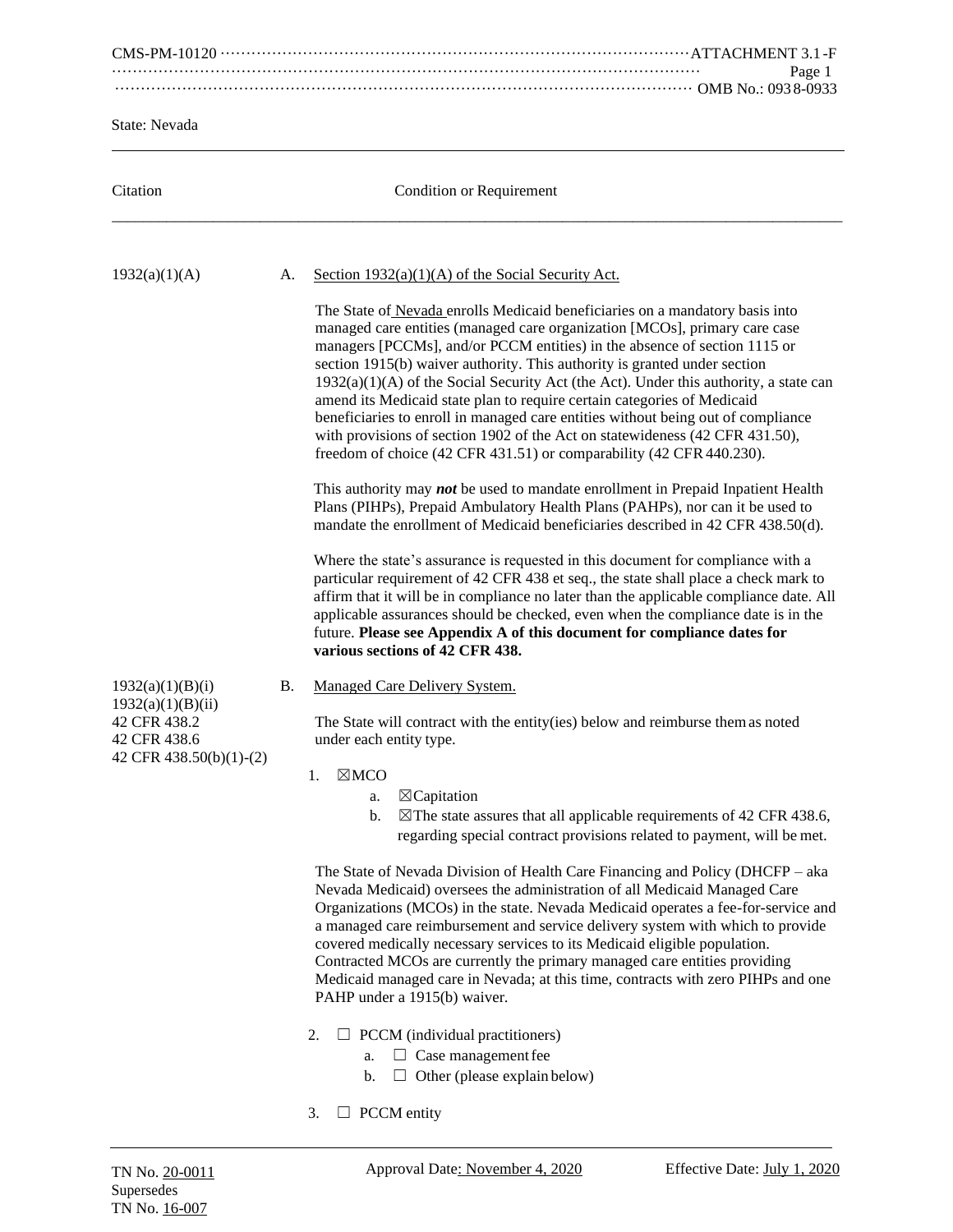CMS-PM-10120 ···························································································ATTACHMENT 3.1 -F ·················································································································· Page 2 ················································································································ OMB No.: 093 8-0933

State: Nevada

| Citation            | Condition or Requirement                                                                                                                                                                                                                                                                                                                                                                                                                                                                                                                                                                                                                                                                                                                                                                                                                                                                                                                                                                                                                                                                                                                                                                                                                                                                                               |
|---------------------|------------------------------------------------------------------------------------------------------------------------------------------------------------------------------------------------------------------------------------------------------------------------------------------------------------------------------------------------------------------------------------------------------------------------------------------------------------------------------------------------------------------------------------------------------------------------------------------------------------------------------------------------------------------------------------------------------------------------------------------------------------------------------------------------------------------------------------------------------------------------------------------------------------------------------------------------------------------------------------------------------------------------------------------------------------------------------------------------------------------------------------------------------------------------------------------------------------------------------------------------------------------------------------------------------------------------|
|                     | $\Box$ Case management fee<br>a.<br>$\Box$ Shared savings, incentive payments, and/or financial rewards (see<br>b.<br>42 CFR 438.310(c)(2))<br>$\Box$ Other (please explain below)<br>c.                                                                                                                                                                                                                                                                                                                                                                                                                                                                                                                                                                                                                                                                                                                                                                                                                                                                                                                                                                                                                                                                                                                               |
|                     | If PCCM entity is selected, please indicate which of the following<br>function(s) the entity will provide (as in $42$ CFR $438.2$ ), in addition to<br>PCCM services:<br>$\Box$ Provision of intensive telephonic case management<br>$\Box$ Provision of face-to-face case management<br>$\Box$ Operation of a nurse triage advice line<br>$\Box$ Development of enrollee care plans.<br>$\square$ Execution of contracts with fee-for-service (FFS) providers in the<br>FFS program<br>$\Box$ Oversight responsibilities for the activities of FFS providers in the<br>FFS program<br>$\Box$ Provision of payments to FFS providers on behalf of the State.<br>$\Box$ Provision of enrollee outreach and education activities.<br>$\Box$ Operation of a customer service call center.<br>$\Box$ Review of provider claims, utilization and/or practice patterns to<br>conduct provider profiling and/or practice improvement.<br>$\Box$ Implementation of quality improvement activities including<br>administering enrollee satisfaction surveys or collecting data<br>necessary for performance measurement of providers.<br>$\Box$ Coordination with behavioral health systems/providers.<br>$\Box$ Coordination with long-term services and supports systems/providers.<br>$\Box$ Other (please describe): $\Box$ |
| 42 CFR 438.50(b)(4) | $\mathcal{C}_{\cdot}$<br><b>Public Process</b>                                                                                                                                                                                                                                                                                                                                                                                                                                                                                                                                                                                                                                                                                                                                                                                                                                                                                                                                                                                                                                                                                                                                                                                                                                                                         |
|                     | Describe the public process including tribal consultation, if applicable, utilized for<br>both the design of the managed care program and its initial implementation. In<br>addition, describe what methods the state will use to ensure ongoing public<br>involvement once the state plan managed care program has been implemented.<br>(Example: public meeting, advisory groups.)                                                                                                                                                                                                                                                                                                                                                                                                                                                                                                                                                                                                                                                                                                                                                                                                                                                                                                                                   |
|                     | Durated to 42 CED 429 $50(b)(4)$ the State shall provide public potice to promote                                                                                                                                                                                                                                                                                                                                                                                                                                                                                                                                                                                                                                                                                                                                                                                                                                                                                                                                                                                                                                                                                                                                                                                                                                      |

Pursuant to 42 CFR 438.50(b)(4), the State shall provide public notice to promote public involvement in the design and initial implementation of the program as well as during contract procurement. The public notice shall be a notice of publication published via our public notice section on our website: http://dhcfp.nv.gov/Public/Home/. The Medical Care Advisory Committee (MCAC) advises the DHCFP regarding provisions of services for the health and medical care of Medicaid beneficiaries.

In addition, the DHCFP will consult with Tribes and Indian Health Programs on Medicaid State Plan Amendments (SPAs), waiver requests, waiver renewals,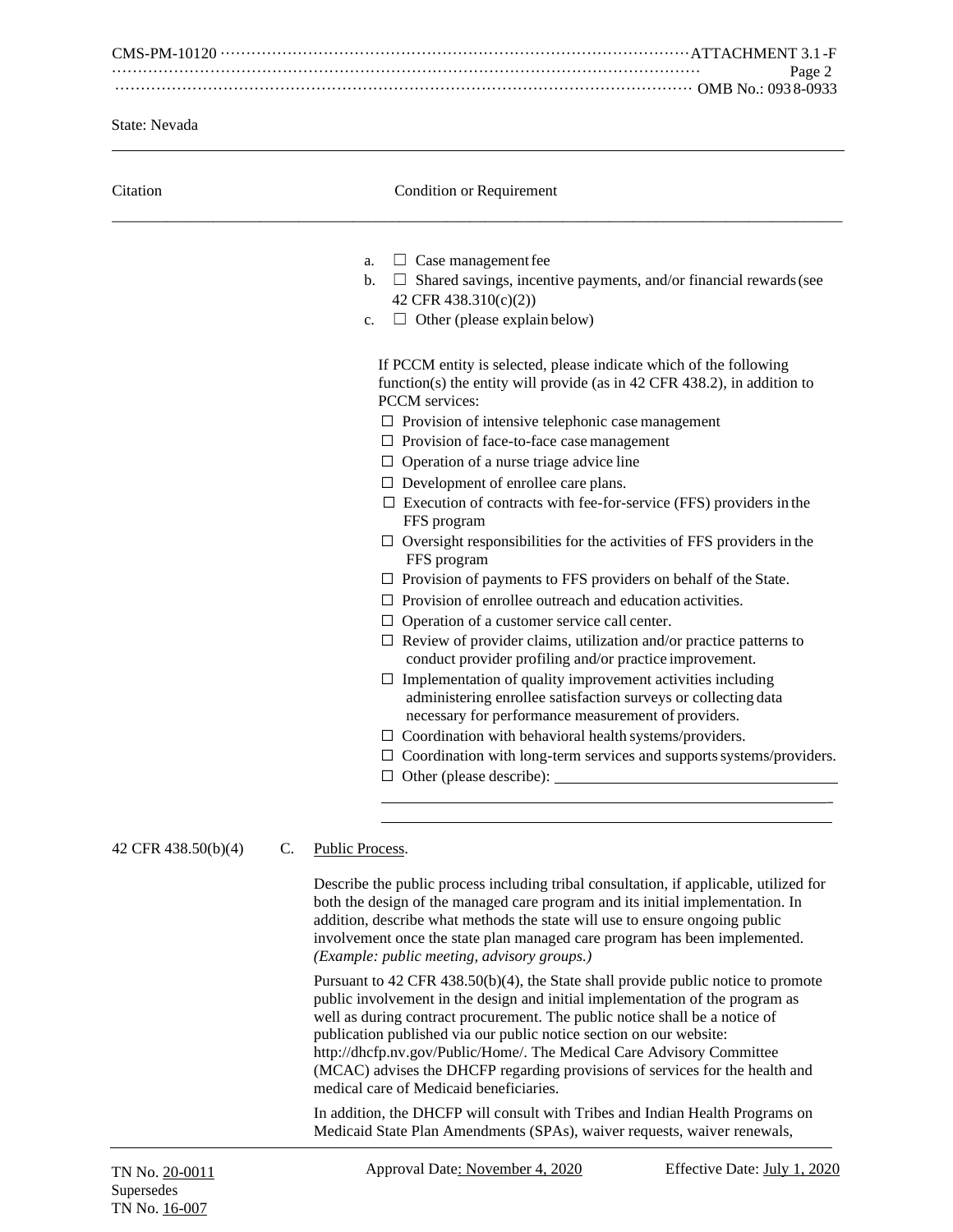CMS-PM-10120 ···························································································ATTACHMENT 3.1 -F ·················································································································· Page 3 ················································································································ OMB No.: 093 8-0933

State: Nevada

TN No. 16-007

| Citation                                                                    |    |    | <b>Condition or Requirement</b>                                                                                                                                                                                                                                                                                                                                                                                                                                                           |
|-----------------------------------------------------------------------------|----|----|-------------------------------------------------------------------------------------------------------------------------------------------------------------------------------------------------------------------------------------------------------------------------------------------------------------------------------------------------------------------------------------------------------------------------------------------------------------------------------------------|
|                                                                             |    |    | demonstration project proposals and/or on matters that relate to Medicaid and<br>Nevada Check Up programs, including Managed Care.                                                                                                                                                                                                                                                                                                                                                        |
|                                                                             |    |    | If the program will include long term services and supports (LTSS), please indicate<br>how the views of stakeholders have been, and will continue to be, solicited and<br>addressed during the design, implementation, and oversight of the program,<br>including plans for a member advisory committee (42 CFR 438.70 and 438.110)                                                                                                                                                       |
|                                                                             |    |    | When changes are made to the LTSS services provided under the Managed Care<br>contract, the same public process as outlined above will be followed, including<br>tribal consultation and MCAC review. Pursuant to 42 CFR 438.110, contracted<br>MCOs must also establish and maintain a member advisory committee that includes<br>at least a reasonable representative sample of the LTSS populations, or other<br>individuals representing those enrollees, covered under the contract. |
|                                                                             | D. |    | State Assurances and Compliance with the Statute and Regulations.<br>If applicable to the state plan, place a check mark to affirm that compliance with the<br>following statutes and regulations will be met.                                                                                                                                                                                                                                                                            |
| 1932(a)(1)(A)(i)(I)<br>1903(m)                                              |    | 1. | $\boxtimes$ The state assures that all of the applicable requirements of<br>section 1903(m) of the Act, for MCOs and MCO contracts will be met.                                                                                                                                                                                                                                                                                                                                           |
| 42 CFR 438.50(c)(1)                                                         |    |    |                                                                                                                                                                                                                                                                                                                                                                                                                                                                                           |
| 1932(a)(1)(A)(i)(I)<br>1905(t)<br>42 CFR 438.50(c)(2)<br>1902(a)(23)(A)     |    | 2. | $\Box$ The state assures that all the applicable requirements of section 1905(t)<br>of the Act for PCCMs and PCCM contracts (including for PCCM entities) will<br>be met.                                                                                                                                                                                                                                                                                                                 |
| 1932(a)(1)(A)<br>42 CFR 438.50(c)(3)                                        |    | 3. | $\boxtimes$ The state assures that all the applicable requirements of section 1932<br>(including subpart $(a)(1)(A)$ ) of the Act, for the state's option to limit freedom<br>of choice by requiring beneficiaries to receive their benefits through managed<br>care entities will be met.                                                                                                                                                                                                |
| 1932(a)(1)(A)<br>42 CFR 431.51<br>1905(a)(4)(C)<br>42 CFR 438.10(g)(2)(vii) |    | 4. | $\boxtimes$ The state assures that all the applicable requirements of 42 CFR 431.51<br>regarding freedom of choice for family planning services and supplies as<br>defined in section $1905(a)(4)(C)$ will be met.                                                                                                                                                                                                                                                                        |
| 1932(a)(1)(A)                                                               |    | 5. | $\boxtimes$ The state assures that it appropriately identifies individuals in the<br>mandatory exempt groups identified in $1932(a)(1)(A)(i)$ .                                                                                                                                                                                                                                                                                                                                           |
| 1932(a)(1)(A)<br>42 CFR 438<br>1903(m)                                      |    | 6. | $\boxtimes$ The state assures that all applicable managed care requirements of<br>42 CFR Part 438 for MCOs, PCCMs, and PCCM entities will be met.                                                                                                                                                                                                                                                                                                                                         |
| 1932(a)(1)(A)                                                               |    | 7. | $\boxtimes$ The state assures that all applicable requirements of 42 CFR 438.4, 438.5,                                                                                                                                                                                                                                                                                                                                                                                                    |
| TN No. 20-0011<br>Supersedes                                                |    |    | Approval Date: November 4, 2020<br>Effective Date: July 1, 2020                                                                                                                                                                                                                                                                                                                                                                                                                           |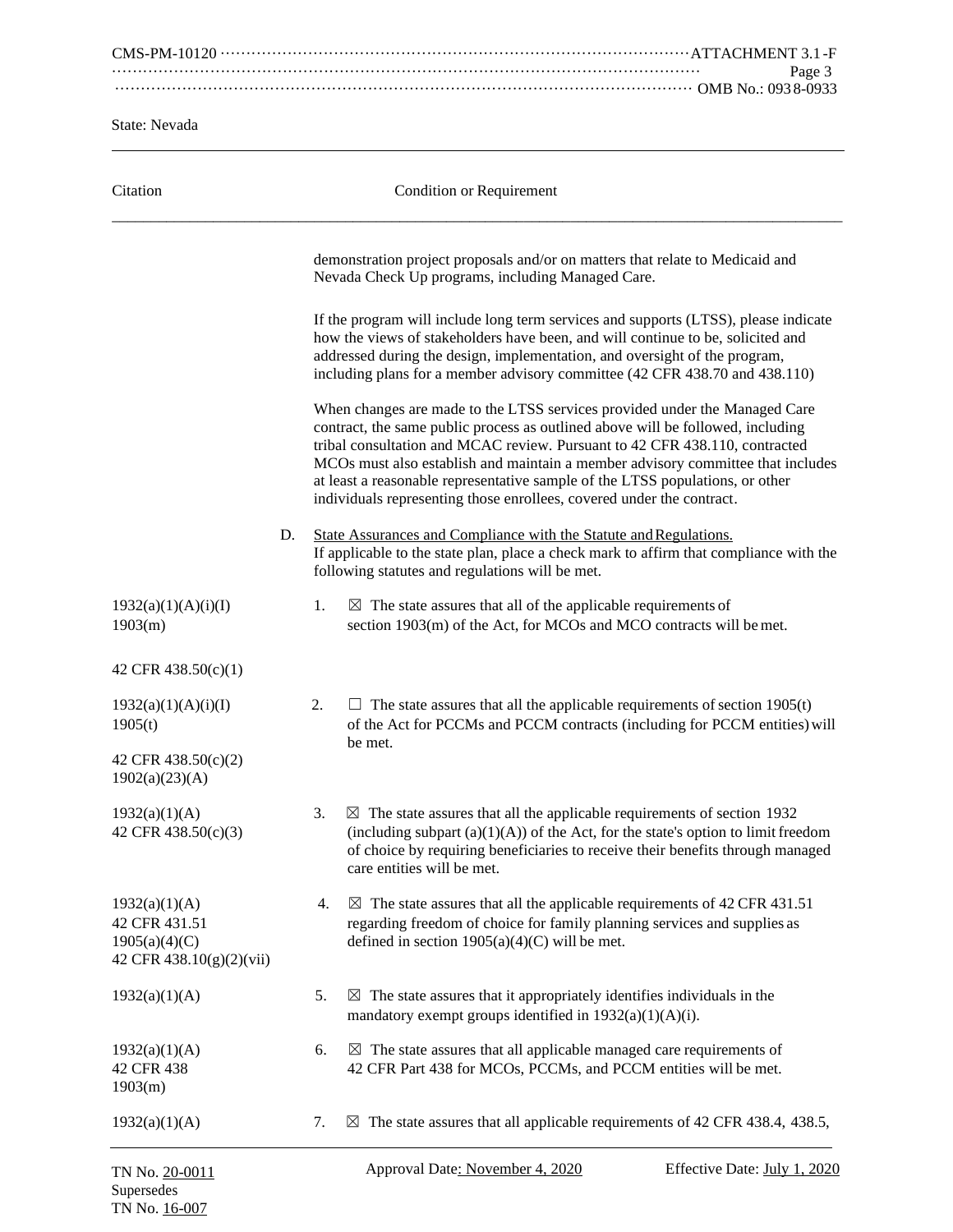CMS-PM-10120 ···························································································ATTACHMENT 3.1 -F ·················································································································· Page 4 ················································································································ OMB No.: 093 8-0933

State: Nevada

| Citation                                                                                             |    |    | <b>Condition or Requirement</b>                                                                                                                                                                                                                                                                                                                                                                                                                                                                                                                                                                                                                                                                                                                                                                                                                        |
|------------------------------------------------------------------------------------------------------|----|----|--------------------------------------------------------------------------------------------------------------------------------------------------------------------------------------------------------------------------------------------------------------------------------------------------------------------------------------------------------------------------------------------------------------------------------------------------------------------------------------------------------------------------------------------------------------------------------------------------------------------------------------------------------------------------------------------------------------------------------------------------------------------------------------------------------------------------------------------------------|
| 42 CFR 438.4<br>42 CFR 438.5<br>42 CFR 438.7<br>42 CFR 438.8<br>42 CFR 438.74<br>42 CFR 438.50(c)(6) |    |    | 438.7, 438.8, and 438.74 for payments under any risk contracts will be met.                                                                                                                                                                                                                                                                                                                                                                                                                                                                                                                                                                                                                                                                                                                                                                            |
| 1932(a)(1)(A)<br>42 CFR 447.362<br>42 CFR 438.50(c)(6)                                               |    | 8. | $\boxtimes$ The state assures that all applicable requirements of 42 CFR 447.362 for<br>payments under any non-risk contracts will be met.                                                                                                                                                                                                                                                                                                                                                                                                                                                                                                                                                                                                                                                                                                             |
| 45 CFR 75.326                                                                                        |    | 9. | $\boxtimes$ The state assures that all applicable requirements of 45 CFR 75.326 for<br>procurement of contracts will be met.                                                                                                                                                                                                                                                                                                                                                                                                                                                                                                                                                                                                                                                                                                                           |
| 42 CFR 438.66                                                                                        |    |    | 10. Assurances regarding state monitoring requirements:<br>$\boxtimes$ The state assures that all applicable requirements of 42 CFR 438.66(a), (b),<br>and (c), regarding a monitoring system and using data to improve the<br>performance of its managed care program, will be met.<br>$\boxtimes$ The state assures that all applicable requirements of 42 CFR 438.66(d),<br>regarding readiness assessment, will be met.<br>$\boxtimes$ The state assures that all applicable requirements of 42 CFR 438.66(e),<br>regarding reporting to CMS about the managed care program, will be met.                                                                                                                                                                                                                                                          |
| 1932(a)(1)(A)<br>1932(a)(2)                                                                          | Е. | 1. | Populations and Geographic Area.<br><b>Included Populations.</b> Please check which eligibility groups are included, if<br>they are enrolled on a <b>Mandatory</b> ( $M$ ) or <b>Voluntary</b> ( $V$ ) basis (as defined in 42<br>CFR 438.54(b)) or <b>Excluded</b> ( <b>E</b> ), and the geographic scope of enrollment.<br>Under the Geographic Area column, please indicate whether the nature of the<br>population's enrollment is on a statewide basis, or if on less than a statewide<br>basis, please list the applicable counties/regions. Also, if type of enrollment<br>varies by geographic area (for example, mandatory in some areas and voluntary<br>in other areas), please note specifics in the Geographic Area column.<br>Under the Notes column, please note any additional relevant details about the<br>population or enrollment. |

### **A. Mandatory Eligibility Groups (Eligibility Groups to which a state must provide Medicaid coverage) 1. Family/Adult**

| <b>Eligibility Group</b>              | <b>Citation</b><br>(Regulation [42]<br><b>CFR</b> or SSA | M <sub>1</sub> | E | <b>Geographic Area</b><br>(include specifics if<br>M/V/E varies by area) | <b>Notes</b> |
|---------------------------------------|----------------------------------------------------------|----------------|---|--------------------------------------------------------------------------|--------------|
| Parents and Other Caretaker Relatives | \$435.110                                                | X              |   | Urban Washoe and<br><b>Clark Counties</b>                                |              |
| Pregnant Women                        | \$435.116                                                | X              |   | Urban Washoe and<br><b>Clark Counties</b>                                |              |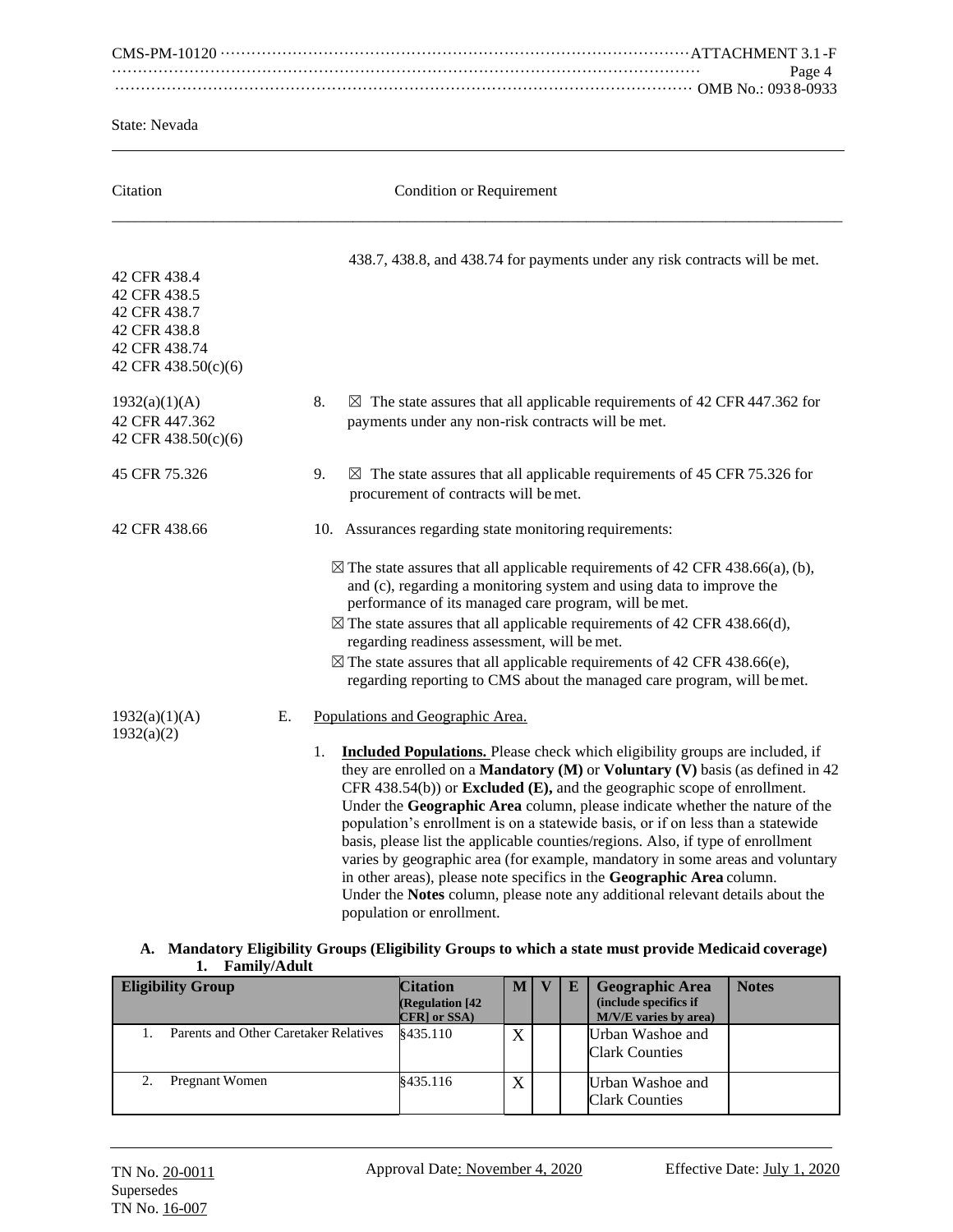CMS-PM-10120 ···························································································ATTACHMENT 3.1 -F ·················································································································· Page 5 ················································································································ OMB No.: 093 8-0933

#### State: Nevada

# Citation Citation Condition or Requirement  $\overline{a_1}$  ,  $\overline{a_2}$  ,  $\overline{a_3}$  ,  $\overline{a_4}$  ,  $\overline{a_5}$  ,  $\overline{a_6}$  ,  $\overline{a_7}$  ,  $\overline{a_8}$  ,  $\overline{a_9}$  ,  $\overline{a_9}$  ,  $\overline{a_9}$  ,  $\overline{a_9}$  ,  $\overline{a_9}$  ,  $\overline{a_9}$  ,  $\overline{a_9}$  ,  $\overline{a_9}$  ,  $\overline{a_9}$  ,

|    | 3. Children Under Age 19 (Inclusive of<br>Deemed Newborns under §435.117)                                                            | 8435.118                                                              | X | Urban Washoe and<br><b>Clark Counties</b> |  |
|----|--------------------------------------------------------------------------------------------------------------------------------------|-----------------------------------------------------------------------|---|-------------------------------------------|--|
|    | 4. Former Foster Care Youth (up to age<br>26)                                                                                        | §435.150                                                              | X | Urban Washoe and<br><b>Clark Counties</b> |  |
| 5. | <b>Adult Group (Non-pregnant</b><br>individuals age 19-64 not eligible for<br>Medicare with income no more than<br>133% FPL)         | \$435.119                                                             | X | Urban Washoe and<br>Clark Counties        |  |
| 6. | <b>Transitional Medical Assistance</b><br>(Includes adults and children, if not<br>eligible under §435.116, §435.118, or<br>§435.119 | $1902(a)(52)$ ,<br>$1902(e)(1)$ , 1925,<br>and $1931(c)(2)$ of<br>SSA | X | Urban Washoe and<br><b>Clark Counties</b> |  |
| 7. | <b>Extended Medicaid Due to Spousal</b><br><b>Support Collections</b>                                                                | \$435.115                                                             | X | Urban Washoe and<br><b>Clark Counties</b> |  |

# **2. Aged/Blind/Disabled Individuals**

| <b>Eligibility Group</b>                                                                                     | <b>Citation</b><br><b>(Regulation [42</b><br>CFR] or SSA)     | M | E | <b>Geographic Area</b><br>(include specifics if<br>M/V/E varies by area) | <b>Notes</b> |
|--------------------------------------------------------------------------------------------------------------|---------------------------------------------------------------|---|---|--------------------------------------------------------------------------|--------------|
| 8.<br>Individuals Receiving SSI age 19 and over<br>only (See E.2. below regarding age $\langle 19 \rangle$ ) | §435.120                                                      |   | X |                                                                          |              |
| Aged and Disabled Individuals in 209(b)<br>9.<br><b>States</b>                                               | §435.121                                                      |   | X |                                                                          |              |
| 10. Individuals Who Would be Eligible for<br>SSI/SSP but for OASDI COLA Increase<br>since April, 1977        | \$435.135                                                     |   | X |                                                                          |              |
| 11. Disabled Widows and Widowers<br>Ineligible for SSI due to an increase of<br><b>OASDI</b>                 | \$435.137                                                     |   | X |                                                                          |              |
| 12. Disabled Widows and Widowers<br>Ineligible for SSI due to Early Receipt of<br>Social Security            | \$435.138                                                     |   | X |                                                                          |              |
| 13. Working Disabled under 1619(b)                                                                           | 1619(b),<br>1902(a)(10)(A)(i)<br>II), and $1905(q)$ of<br>SSA |   | X |                                                                          |              |
| 14. Disabled Adult Children                                                                                  | 1634(c) of SSA                                                |   | X |                                                                          |              |

#### **B. Optional Eligibility Groups 1. Family/Adult**

| <b>Eligibility Group</b>                                   | <b>Citation</b><br>(Regulation [42]<br>CFR] or SSA) | M | E            | <b>Geographic Area</b><br>(include specifics if<br>M/V/E varies by area) | <b>Notes</b> |
|------------------------------------------------------------|-----------------------------------------------------|---|--------------|--------------------------------------------------------------------------|--------------|
| <b>Optional Parents and Other Caretaker</b><br>Relatives   | \$435.220                                           |   | $\Lambda$    |                                                                          |              |
| Optional Targeted Low-Income Children                      | \$435.229                                           |   |              |                                                                          |              |
| <b>Independent Foster Care Adolescents</b><br>Under Age 21 | 8435.226                                            |   | $\mathbf{x}$ |                                                                          |              |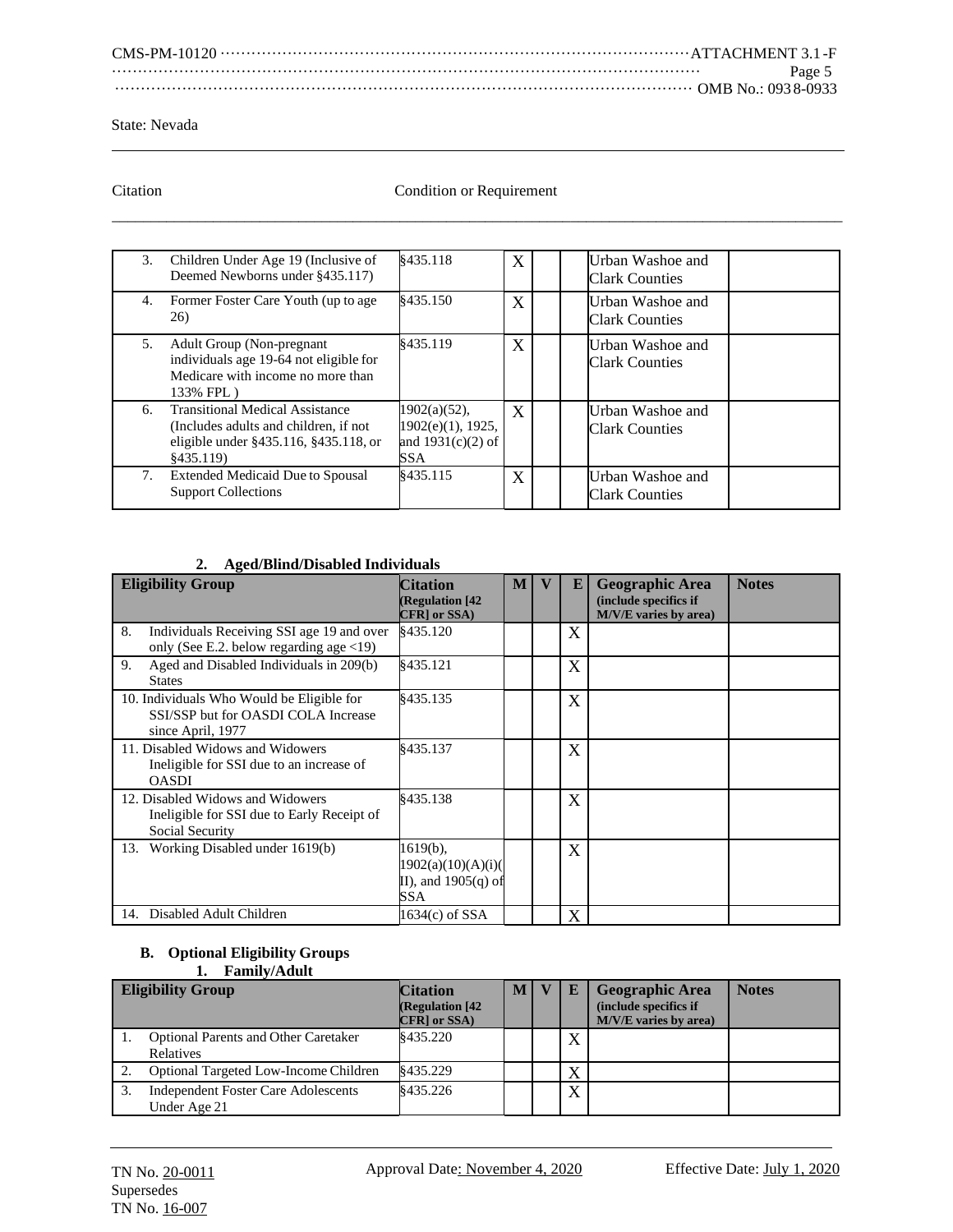CMS-PM-10120 ···························································································ATTACHMENT 3.1 -F ·················································································································· Page 6 ················································································································ OMB No.: 093 8-0933

State: Nevada

# Citation Condition or Requirement  $\overline{a_1}$  ,  $\overline{a_2}$  ,  $\overline{a_3}$  ,  $\overline{a_4}$  ,  $\overline{a_5}$  ,  $\overline{a_6}$  ,  $\overline{a_7}$  ,  $\overline{a_8}$  ,  $\overline{a_9}$  ,  $\overline{a_9}$  ,  $\overline{a_9}$  ,  $\overline{a_9}$  ,  $\overline{a_9}$  ,  $\overline{a_9}$  ,  $\overline{a_9}$  ,  $\overline{a_9}$  ,  $\overline{a_9}$  ,

| Individuals Under Age 65 with Income<br>Over 133%                 | \$435.218                  |  | $\lambda$ |  |
|-------------------------------------------------------------------|----------------------------|--|-----------|--|
| Optional Reasonable Classifications of<br>Children Under Age 21   | \$435.222                  |  |           |  |
| <b>Individuals Electing COBRA</b><br><b>Continuation Coverage</b> | $1902(a)(10)(F)$ of<br>SSA |  |           |  |

# **2. Aged/Blind/Disabled Individuals**

| <b>Eligibility Group</b>                                                                                        | <b>Citation</b><br><b>(Regulation [42)</b><br>CFR] or SSA) | M | E                         | <b>Geographic Area</b><br>(include specifics if<br>M/V/E varies by<br>area) | <b>Notes</b> |
|-----------------------------------------------------------------------------------------------------------------|------------------------------------------------------------|---|---------------------------|-----------------------------------------------------------------------------|--------------|
| 7.<br>Aged, Blind or Disabled Individuals<br>Eligible for but Not Receiving Cash                                | §435.210 and<br>\$435.230                                  |   | $\overline{\text{X}}$     |                                                                             |              |
| Individuals eligible for Cash except for<br>8.<br><b>Institutionalized Status</b>                               | \$435.211                                                  |   | $\overline{\text{X}}$     |                                                                             |              |
| 9.<br>Individuals Receiving Home and<br>Community-Based Waiver Services Under<br><b>Institutional Rules</b>     | 8435.217                                                   |   | X                         |                                                                             |              |
| 10. Optional State Supplement Recipients -<br>1634 and SSI Criteria States - with 1616<br>Agreements            | \$435.232                                                  |   | X                         |                                                                             |              |
| 11. Optional State Supplemental Recipients-<br>209(b) States and SSI criteria States<br>without 1616 Agreements | §435.234                                                   |   | $\boldsymbol{\mathrm{X}}$ |                                                                             |              |
| 12. Institutionalized Individuals Eligible under<br>a Special Income Level                                      | §435.236                                                   |   | X                         |                                                                             |              |
| 13. Individuals Participating in a PACE<br>Program under Institutional Rules                                    | 1934 of the SSA                                            |   | $\overline{\text{X}}$     |                                                                             |              |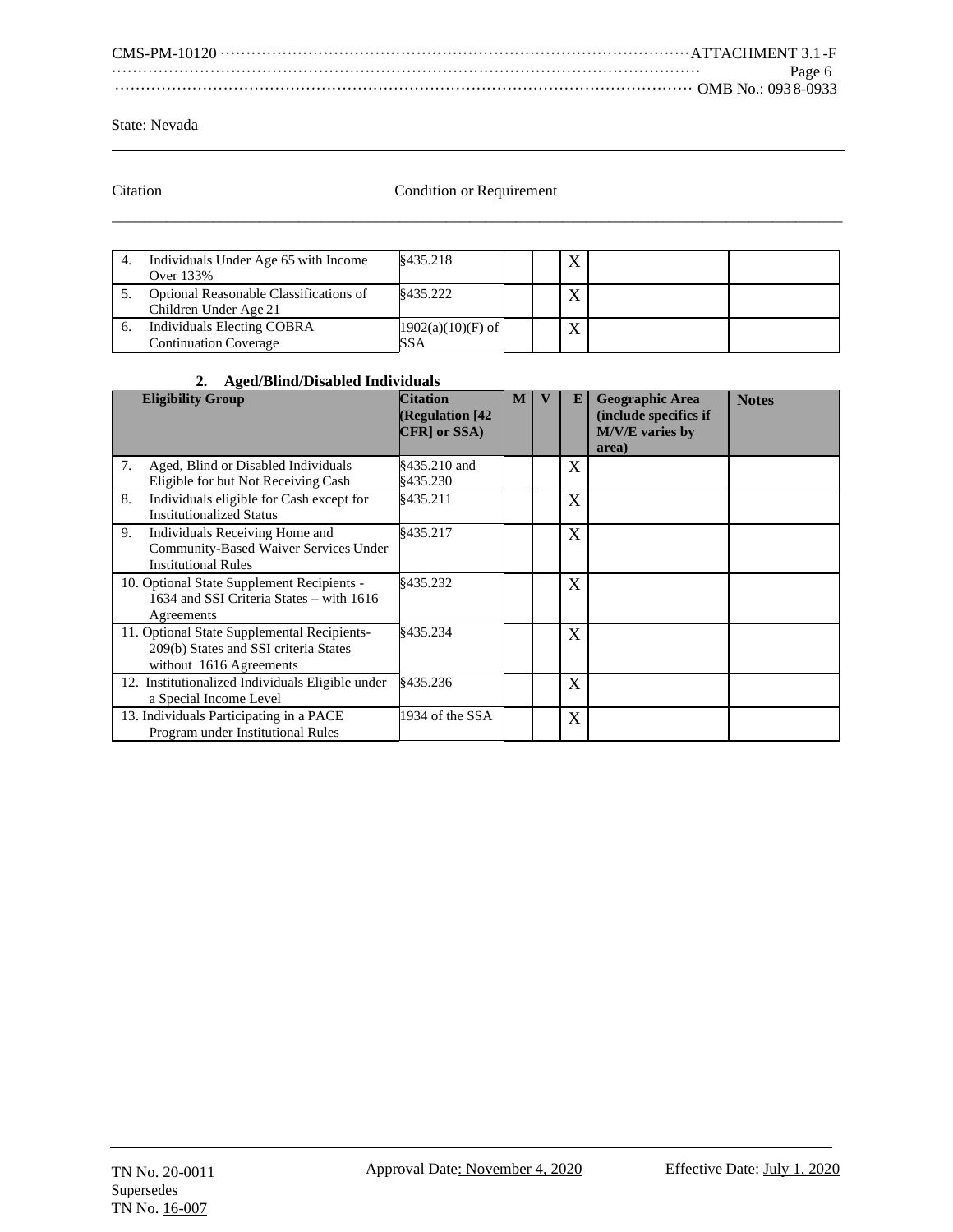CMS-PM-10120 ···························································································ATTACHMENT 3.1 -F ·················································································································· Page 7 ················································································································ OMB No.: 093 8-0933

### State: Nevada

# Citation Condition or Requirement  $\overline{a_1}$  ,  $\overline{a_2}$  ,  $\overline{a_3}$  ,  $\overline{a_4}$  ,  $\overline{a_5}$  ,  $\overline{a_6}$  ,  $\overline{a_7}$  ,  $\overline{a_8}$  ,  $\overline{a_9}$  ,  $\overline{a_9}$  ,  $\overline{a_9}$  ,  $\overline{a_9}$  ,  $\overline{a_9}$  ,  $\overline{a_9}$  ,  $\overline{a_9}$  ,  $\overline{a_9}$  ,  $\overline{a_9}$  ,

|                                              |                                |     |                           | Medicaid             |
|----------------------------------------------|--------------------------------|-----|---------------------------|----------------------|
| 14. Individuals Receiving Hospice Care       | 1902(a)(10)(A)(ii)X            |     | X                         |                      |
|                                              | (VII) and 1905(o) $\text{New}$ |     | Me                        | beneficiaries who    |
|                                              | of the SSA                     | ada | dica                      | are receiving        |
|                                              |                                | Che | id                        | hospice services     |
|                                              |                                | ck  |                           | are not eligible for |
|                                              |                                |     |                           | enrollment with the  |
|                                              |                                | Up  |                           | MCO. If a            |
|                                              |                                |     |                           | Medicaid             |
|                                              |                                |     |                           | beneficiary is made  |
|                                              |                                |     |                           | eligible for hospice |
|                                              |                                |     |                           | services after MCO   |
|                                              |                                |     |                           | enrollment, the      |
|                                              |                                |     |                           | beneficiary will be  |
|                                              |                                |     |                           | disenrolled from     |
|                                              |                                |     |                           | the MCO and the      |
|                                              |                                |     |                           | hospice services     |
|                                              |                                |     |                           | will be reimbursed   |
|                                              |                                |     |                           |                      |
|                                              |                                |     |                           | through FFS.         |
|                                              |                                |     |                           | Nevada Check Up      |
|                                              |                                |     |                           | beneficiaries who    |
|                                              |                                |     |                           | are receiving        |
|                                              |                                |     |                           | hospice services     |
|                                              |                                |     |                           | will not be          |
|                                              |                                |     |                           | disenrolled from     |
|                                              |                                |     |                           | managed care;        |
|                                              |                                |     |                           | however, payment     |
|                                              |                                |     |                           | for Nevada Check     |
|                                              |                                |     |                           | Up hospice           |
|                                              |                                |     |                           | services will be     |
|                                              |                                |     |                           | reimbursed           |
|                                              |                                |     |                           | through FFS.         |
| 15. Poverty Level Aged or Disabled           | 1902(a)(10)(A)(ii)             |     |                           |                      |
|                                              | $(X)$ and                      |     | $\boldsymbol{\mathrm{X}}$ |                      |
|                                              |                                |     |                           |                      |
|                                              | $1902(m)(1)$ of the            |     |                           |                      |
|                                              | <b>SSA</b>                     |     |                           |                      |
| 16. Work Incentive Group                     | 1902(a)(10)(A)(ii)             |     | $\mathbf X$               |                      |
|                                              | (XIII) of the SSA              |     |                           |                      |
| 17. Ticket to Work Basic Group               | 1902(a)(10)(A)(ii)             |     | $\boldsymbol{\mathrm{X}}$ |                      |
|                                              | (XV) of the SSA                |     |                           |                      |
| 18. Ticket to Work Medically Improved        | 1902(a)(10)(A)(ii)             |     | X                         |                      |
| Group                                        | (XVI) of the SSA               |     |                           |                      |
| 19. Family Opportunity Act Children with     | 1902(a)(10)(A)(ii)             |     | $\mathbf X$               |                      |
| <b>Disabilities</b>                          | (XIX) of the SSA               |     |                           |                      |
| 20. Individuals Eligible for State Plan Home | \$435.219                      |     | $\mathbf X$               |                      |
| and Community-Based Services                 |                                |     |                           |                      |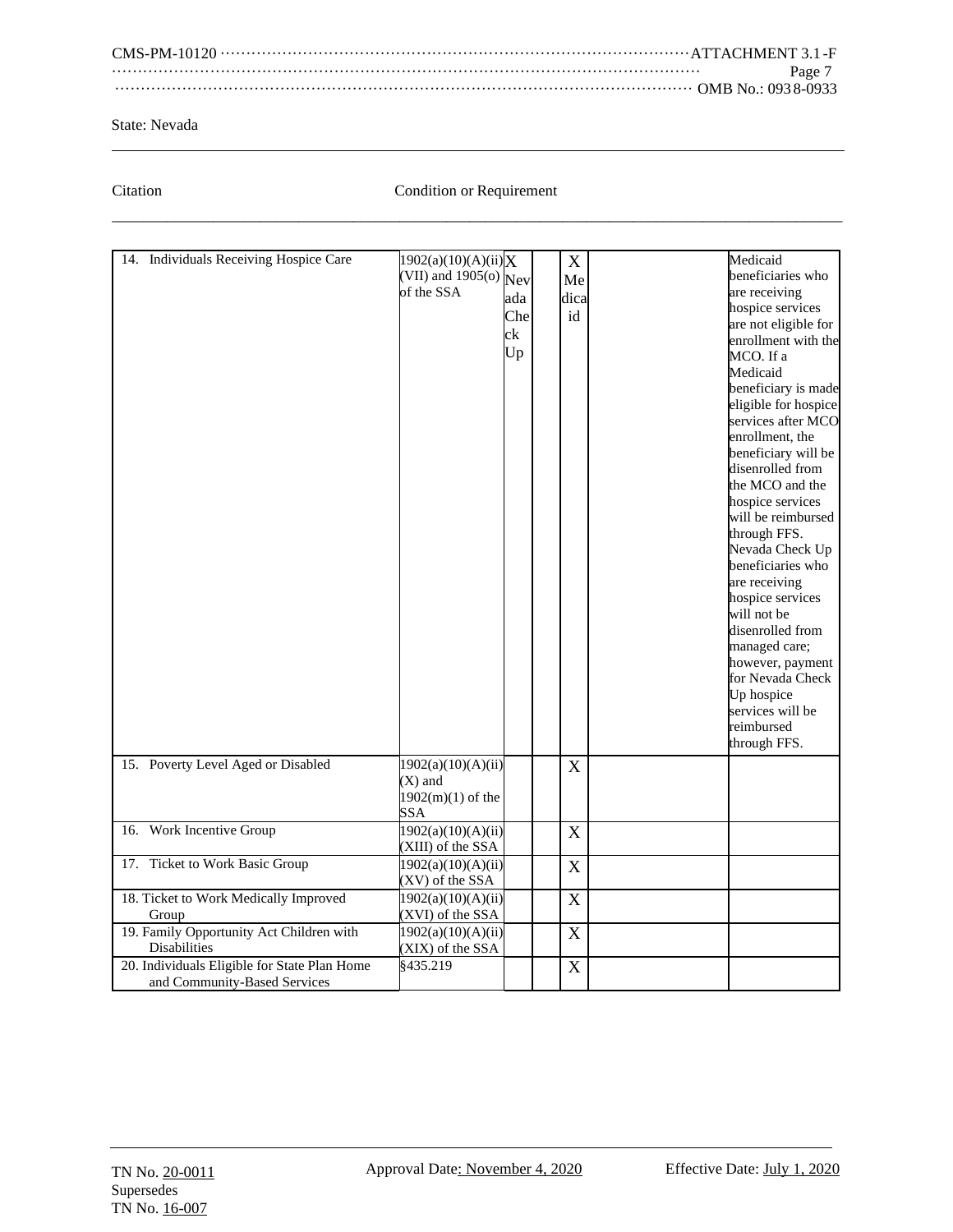| Page 8 |
|--------|
|        |

Citation Condition or Requirement  $\overline{a_1}$  ,  $\overline{a_2}$  ,  $\overline{a_3}$  ,  $\overline{a_4}$  ,  $\overline{a_5}$  ,  $\overline{a_6}$  ,  $\overline{a_7}$  ,  $\overline{a_8}$  ,  $\overline{a_9}$  ,  $\overline{a_9}$  ,  $\overline{a_9}$  ,  $\overline{a_9}$  ,  $\overline{a_9}$  ,  $\overline{a_9}$  ,  $\overline{a_9}$  ,  $\overline{a_9}$  ,  $\overline{a_9}$  ,

#### **3. Partial Benefits**

| <b>Eligibility Group</b>                                                          | <b>Citation</b><br><b>(Regulation [42]</b><br>CFR] or SSA) | M |  | <b>Geographic Area</b><br>(include specifics if<br>M/V/E varies by area) | <b>Notes</b> |
|-----------------------------------------------------------------------------------|------------------------------------------------------------|---|--|--------------------------------------------------------------------------|--------------|
| 21. Family Planning Services                                                      | 8435.214                                                   |   |  |                                                                          |              |
| 22. Individuals with Tuberculosis                                                 | \$435.215                                                  |   |  |                                                                          |              |
| 23. Individuals Needing Treatment for<br>Breast or Cervical Cancer (under age 65) | \$435.213                                                  |   |  |                                                                          |              |

# **C. Medically Needy**

Per attachment 2.2-A, page 24, the Nevada State Plan does not include the medically needy. This table is not applicable.

|    | <b>Eligibility Group</b>                                        | <b>Citation</b><br><b>(Regulation [42</b><br>CFR] or SSA) | M | E | <b>Geographic Area</b><br>(include specifics if<br>M/V/E varies by area) | <b>Notes</b> |
|----|-----------------------------------------------------------------|-----------------------------------------------------------|---|---|--------------------------------------------------------------------------|--------------|
| 1. | Medically Needy Pregnant Women                                  | §435.301(b)(1)(i)<br>and (iv)                             |   |   |                                                                          |              |
| 2. | Medically Needy Children under Age 18                           | §435.301(b)(1)(ii)                                        |   |   |                                                                          |              |
| 3. | Medically Needy Children Age 18 through<br>20                   | §435.308                                                  |   |   |                                                                          |              |
| 4. | Medically Needy Parents and Other<br><b>Caretaker Relatives</b> | 8435.310                                                  |   |   |                                                                          |              |
| 5. | Medically Needy Aged                                            | \$435.320                                                 |   |   |                                                                          |              |
| 6. | <b>Medically Needy Blind</b>                                    | \$435.322                                                 |   |   |                                                                          |              |
| 7. | <b>Medically Needy Disabled</b>                                 | \$435.324                                                 |   |   |                                                                          |              |
| 8. | Medically Needy Aged, Blind and<br>Disabled in 209(b) States    | \$435.330                                                 |   |   |                                                                          |              |

2. **Voluntary Only or Excluded Populations.** Under this managed care authority, some populations cannot be subject to mandatory enrollment in an MCO, PCCM, or PCCM entity (per 42 CFR 438.50(d)). Some such populations are Eligibility Groups separate from those listed above in E.1., while others (such as American Indians/Alaskan Natives) can be part of multiple Eligibility Groups identified in E.1. above.

Please indicate if any of the following populations are excluded from the program, or have only voluntary enrollment (even if they are part of an eligibility group listed above in E.1. as having mandatory enrollment):

| <b>Population</b>                           | <b>Citation</b> (Regulation [42] | $\mathbf{V}$ | Е | Geographic | <b>Notes</b> |
|---------------------------------------------|----------------------------------|--------------|---|------------|--------------|
|                                             | CFR] or SSA)                     |              |   | Area       |              |
| <b>Medicare Savings Program – Qualified</b> | $1902(a)(10)(E)$ , $1905(p)$ ,   |              | X |            |              |
| Medicare Beneficiaries, Qualified           | $1905(s)$ of the SSA             |              |   |            |              |
| Disabled Working Individuals, Specified     |                                  |              |   |            |              |
| Low Income Medicare Beneficiaries,          |                                  |              |   |            |              |
| and/or Qualifying Individuals               |                                  |              |   |            |              |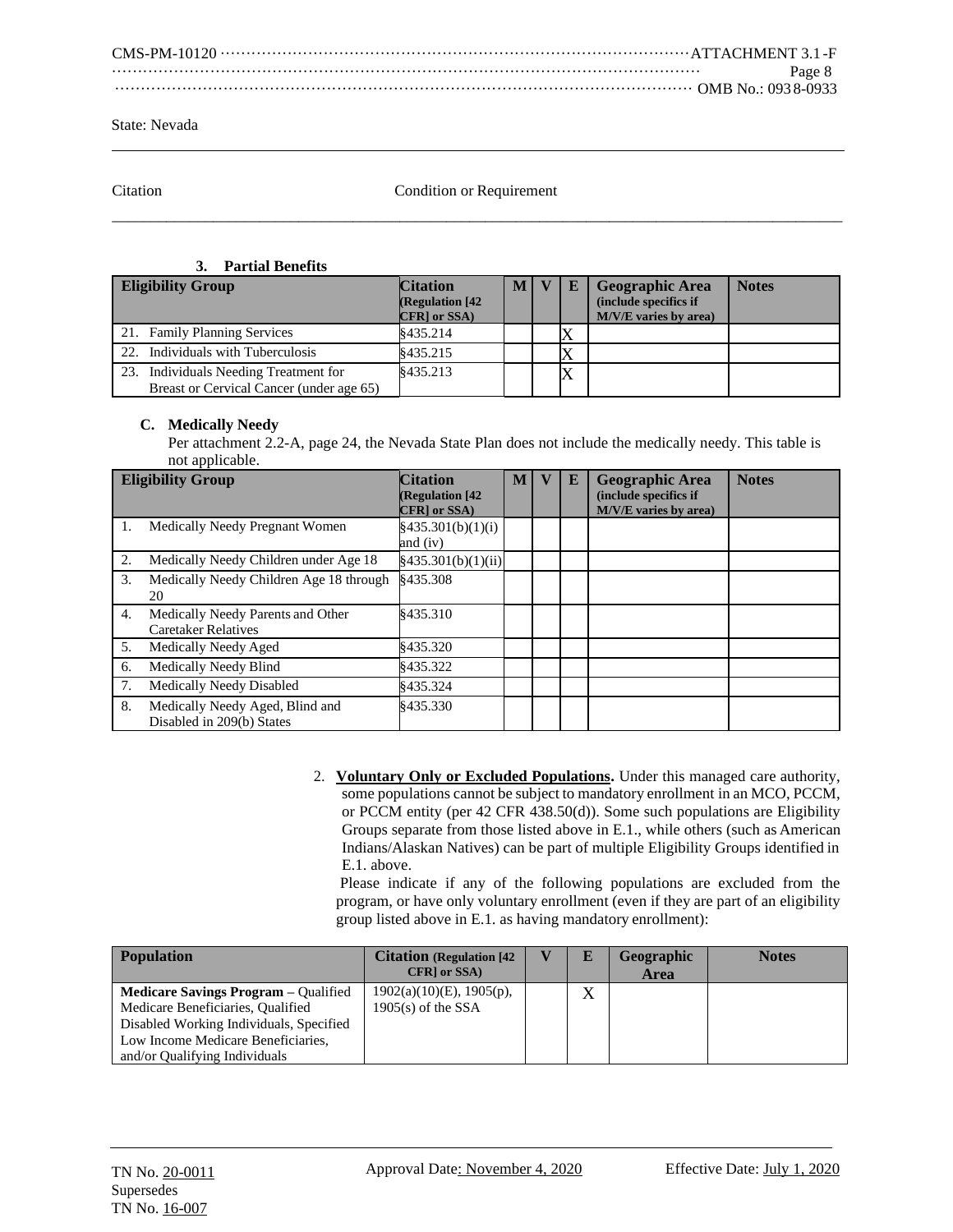| Page 9 |
|--------|
|        |

Citation Condition or Requirement  $\overline{a_1}$  ,  $\overline{a_2}$  ,  $\overline{a_3}$  ,  $\overline{a_4}$  ,  $\overline{a_5}$  ,  $\overline{a_6}$  ,  $\overline{a_7}$  ,  $\overline{a_8}$  ,  $\overline{a_9}$  ,  $\overline{a_9}$  ,  $\overline{a_9}$  ,  $\overline{a_9}$  ,  $\overline{a_9}$  ,  $\overline{a_9}$  ,  $\overline{a_9}$  ,  $\overline{a_9}$  ,  $\overline{a_9}$  ,

| <b>Population</b>                                                                                                                                                                                                                                                                                                                  | <b>Citation (Regulation [42</b><br>CFR] or SSA) | $\overline{\mathbf{V}}$ | E                         | Geographic<br>Area                           | <b>Notes</b> |
|------------------------------------------------------------------------------------------------------------------------------------------------------------------------------------------------------------------------------------------------------------------------------------------------------------------------------------|-------------------------------------------------|-------------------------|---------------------------|----------------------------------------------|--------------|
| "Dual Eligibles" not described under<br>Medicare Savings Program - Medicaid<br>beneficiaries enrolled in an eligibility<br>group other than one of the Medicare<br>Savings Program groups who are also<br>eligible for Medicare                                                                                                    |                                                 |                         | $\boldsymbol{\mathrm{X}}$ |                                              |              |
| American Indian/Alaskan Native-<br>Medicaid beneficiaries who are American<br>Indians or Alaskan Natives and members<br>of federally recognized tribes                                                                                                                                                                             | §438.14                                         | X                       |                           | <b>Urban Washoe</b><br>and Clark<br>Counties |              |
| <b>Children Receiving SSI who are Under</b><br>Age 19 - Children under 19 years of age<br>who are eligible for SSI under title XVI                                                                                                                                                                                                 | §435.120                                        |                         | $\mathbf{X}$              |                                              |              |
| <b>Qualified Disabled Children Under</b><br>Age 19 - Certain children under 19 living<br>at home, who are disabled and would be<br>eligible if they were living in a medical<br>institution.                                                                                                                                       | \$435.225<br>$1902(e)(3)$ of the SSA            |                         | X                         |                                              |              |
| Title IV-E Children - Children receiving<br>foster care, adoption assistance, or<br>kinship guardianship assistance under<br>title IV-E <sup>*</sup>                                                                                                                                                                               | \$435.145                                       |                         | X                         |                                              |              |
| <b>Non-Title IV-E Adoption Assistance</b><br>Under Age 21*                                                                                                                                                                                                                                                                         | §435.227                                        |                         | X                         |                                              |              |
| <b>Children with Special Health Care</b><br>Needs - Receiving services through a<br>family-centered, community-based,<br>coordinated care system that receives<br>grant funds under section $501(a)(1)(D)$ of<br>Title V, and is defined by the State in<br>terms of either program participation or<br>special health care needs. |                                                 | X                       |                           | <b>Urban Washoe</b><br>and Clark<br>Counties |              |

\* = Note – Individuals in these two Eligibility Groups who are age 19 and 20 can have mandatory enrollment in managed care, while those under age 19 cannot have mandatory enrollment. Use the Notes column to indicate if you plan to mandatorily enroll 19 and 20 year olds in these Eligibility Groups.

> 3. **(Optional) Other Exceptions.** The following populations (which can be part of various Eligibility Groups) can be subject to mandatory enrollment in managed care, but states may elect to make exceptions for these or other individuals.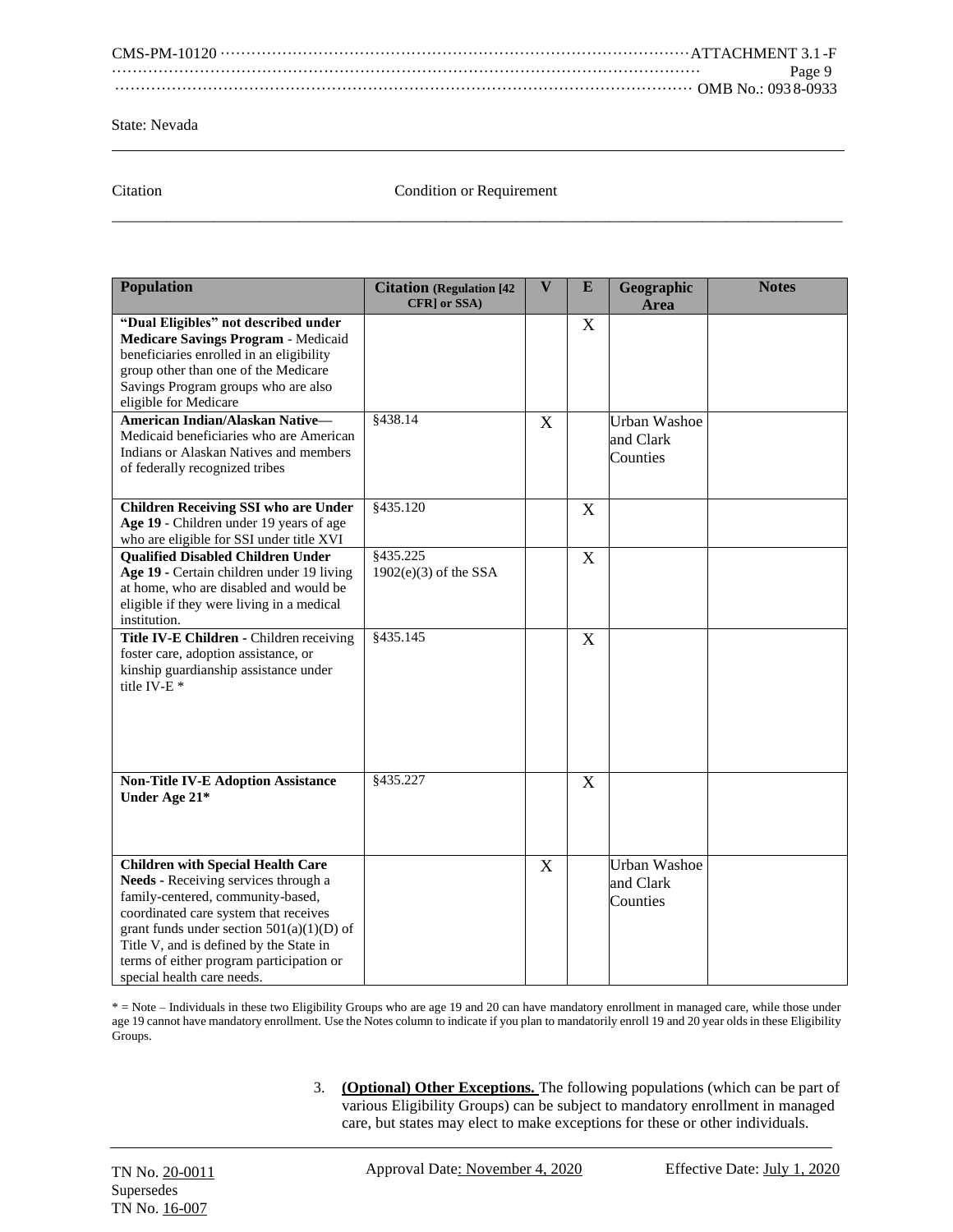CMS-PM-10120 ···························································································ATTACHMENT 3.1 -F ·················································································································· Page 10 ················································································································ OMB No.: 093 8-0933

State: Nevada

Citation Citation Condition or Requirement  $\overline{a_1}$  ,  $\overline{a_2}$  ,  $\overline{a_3}$  ,  $\overline{a_4}$  ,  $\overline{a_5}$  ,  $\overline{a_6}$  ,  $\overline{a_7}$  ,  $\overline{a_8}$  ,  $\overline{a_9}$  ,  $\overline{a_9}$  ,  $\overline{a_9}$  ,  $\overline{a_9}$  ,  $\overline{a_9}$  ,  $\overline{a_9}$  ,  $\overline{a_9}$  ,  $\overline{a_9}$  ,  $\overline{a_9}$  ,

> Please indicate if any of the following populations are excluded from the program, or have only voluntary enrollment (even if they are part of an eligibility group listed above in E.1. as having mandatory enrollment):

| Population                                                                                                                                                                                                        | $\overline{\mathbf{V}}$ | E | <b>Notes</b>                                                                                                                                                                                                                                                                                                                                                                   |
|-------------------------------------------------------------------------------------------------------------------------------------------------------------------------------------------------------------------|-------------------------|---|--------------------------------------------------------------------------------------------------------------------------------------------------------------------------------------------------------------------------------------------------------------------------------------------------------------------------------------------------------------------------------|
| Other Insurance--Medicaid beneficiaries who                                                                                                                                                                       |                         |   |                                                                                                                                                                                                                                                                                                                                                                                |
| have other health insurance                                                                                                                                                                                       |                         |   |                                                                                                                                                                                                                                                                                                                                                                                |
| <b>Reside in Nursing Facility or ICF/IID--</b><br>Medicaid beneficiaries who reside in Nursing<br>Facilities (NF) or Intermediate Care Facilities for<br>Individuals with Intellectual Disabilities<br>(ICF/IID). |                         | X | <b>Nursing Facility:</b><br>The MCO is required to cover the first 45 days of a nursing<br>facility admission. The MCO shall notify the DHCFP of any<br>nursing facility stay admission expected to exceed 45 days.<br>The beneficiary will be disenrolled from the MCO and the<br>stay will be covered by FFS commencing on the 46 <sup>th</sup> day of<br>the facility stay. |
|                                                                                                                                                                                                                   |                         |   | ICF/ID:<br>Residents of ICF/ID facilities are not eligible for enrollment<br>with the MCO. If a beneficiary is admitted to an ICF/ID<br>after MCO enrollment, the beneficiary will be disenrolled<br>from the MCO and the admission, bed day rate, and<br>ancillary services will be reimbursed through FFS.                                                                   |
| <b>Enrolled in Another Managed Care Program-</b>                                                                                                                                                                  |                         |   |                                                                                                                                                                                                                                                                                                                                                                                |
| -Medicaid beneficiaries who are enrolled in                                                                                                                                                                       |                         |   |                                                                                                                                                                                                                                                                                                                                                                                |
| another Medicaid managed care program                                                                                                                                                                             |                         |   |                                                                                                                                                                                                                                                                                                                                                                                |
| Eligibility Less Than 3 Months--Medicaid                                                                                                                                                                          |                         |   |                                                                                                                                                                                                                                                                                                                                                                                |
| beneficiaries who would have less than three                                                                                                                                                                      |                         |   |                                                                                                                                                                                                                                                                                                                                                                                |
| months of Medicaid eligibility remaining upon                                                                                                                                                                     |                         |   |                                                                                                                                                                                                                                                                                                                                                                                |
| enrollment into the program                                                                                                                                                                                       |                         |   |                                                                                                                                                                                                                                                                                                                                                                                |
| Participate in HCBS Waiver--Medicaid                                                                                                                                                                              |                         | X |                                                                                                                                                                                                                                                                                                                                                                                |
| beneficiaries who participate in a Home and                                                                                                                                                                       |                         |   |                                                                                                                                                                                                                                                                                                                                                                                |
| Community Based Waiver (HCBS, also referred                                                                                                                                                                       |                         |   |                                                                                                                                                                                                                                                                                                                                                                                |
| to as a $1915(c)$ waiver).                                                                                                                                                                                        |                         |   |                                                                                                                                                                                                                                                                                                                                                                                |
| Retroactive Eligibility-Medicaid beneficiaries<br>for the period of retroactive eligibility.                                                                                                                      |                         | X |                                                                                                                                                                                                                                                                                                                                                                                |
| <b>Other (Please define):</b>                                                                                                                                                                                     | $\overline{X}$          |   | <b>Urban Washoe and Urban Clark Counties</b>                                                                                                                                                                                                                                                                                                                                   |
| Title XIX Medicaid children under 18 defined as<br>the Severely Emotionally Disturbed (SED)                                                                                                                       |                         |   | The MCO is required to notify the DHCFP if a Title XIX<br>Medicaid beneficiary elects to disenroll from the MCO<br>following the determination of SED/SMI. However, in the<br>event the Medicaid beneficiary, who has received such a<br>determination, chooses to remain enrolled with the MCO,<br>the MCO will be responsible for providing all patient care.                |
| Other (Please define):                                                                                                                                                                                            | X                       |   | <b>Urban Washoe and Urban Clark Counties</b>                                                                                                                                                                                                                                                                                                                                   |
| Adults age 18 and over defined as Seriously<br>Mentally Ill (SMI)**                                                                                                                                               |                         |   | Nevada Medicaid Newly Eligibles, defined as childless<br>adults ages 19-64, and the expanded parent and caretakers<br>ages 19-64, who are made eligible as part of the PPACA<br>expansion population and who are receiving the Alternative<br>Benefit Plan, cannot opt out of managed care, where<br>available, based on a determination of Serious Mental Illness<br>(SMI).   |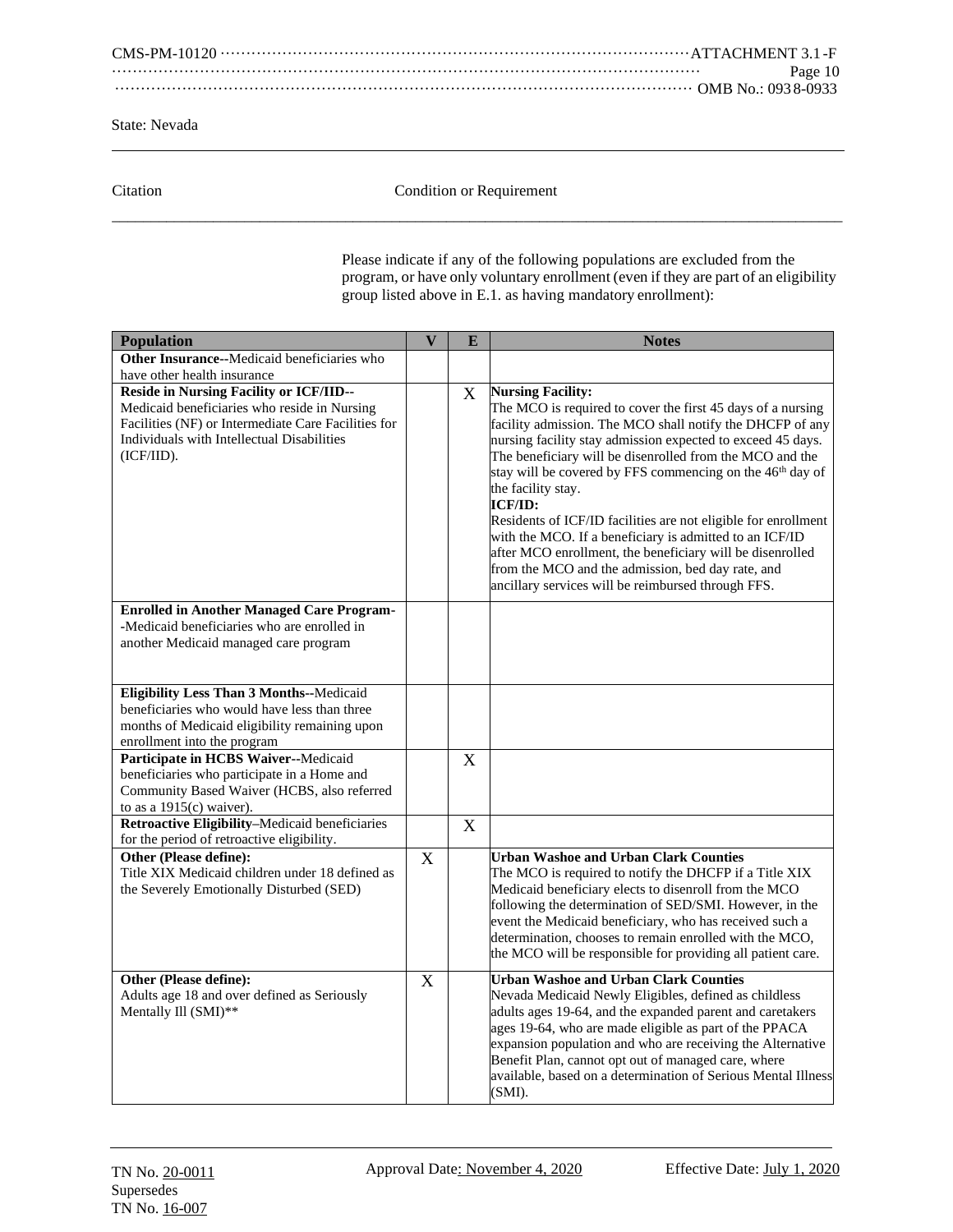| Page 11 |
|---------|
|         |

# Citation Condition Condition or Requirement  $\overline{a_1}$  ,  $\overline{a_2}$  ,  $\overline{a_3}$  ,  $\overline{a_4}$  ,  $\overline{a_5}$  ,  $\overline{a_6}$  ,  $\overline{a_7}$  ,  $\overline{a_8}$  ,  $\overline{a_9}$  ,  $\overline{a_9}$  ,  $\overline{a_9}$  ,  $\overline{a_9}$  ,  $\overline{a_9}$  ,  $\overline{a_9}$  ,  $\overline{a_9}$  ,  $\overline{a_9}$  ,  $\overline{a_9}$  ,

| <b>Other (Please define):</b><br>Swing bed stays in acute hospitals over 45 days |  | The MCO is required to cover the first 45 days of a swing<br>bed. The MCO shall notify the DHCFP of any swing bed<br>stay expected to exceed 45 days. The beneficiary will be<br>disenrolled from the MCO and the stay will be covered by<br>FFS commencing on the 46 <sup>th</sup> day of the facility stay. |
|----------------------------------------------------------------------------------|--|---------------------------------------------------------------------------------------------------------------------------------------------------------------------------------------------------------------------------------------------------------------------------------------------------------------|
| <b>Other (Please define):</b><br><b>Residential Treatment Center (RTC)</b>       |  | Medicaid beneficiaries will be disenrolled from the MCO in<br>the month following the RTC admission. The RTC<br>admission, bed day rate, and ancillary services will be<br>reimbursed through FFS thereafter for Title XIX Medicaid<br>Beneficiaries.                                                         |

\*\*Nevada Medicaid Newly Eligibles, defined as childless adults ages 19-64, and the expanded parent and caretakers ages 19-64, who are made eligible as part of the Patient Protection and Affordable Care Act (PPACA) expansion population and who are receiving the Alternative Benefit Plan, cannot opt out of managed care, where available, based on a determination of Serious Mental Illness (SMI).

1932(a)(4)

# 42 CFR 438.54 F. Enrollment Process.

Based on whether mandatory and/or voluntary enrollment are applicable to your program (see E. Populations and Geographic Area and definitions in 42 CFR 438.54(b)), please complete the below:

- 1. For **voluntary** enrollment: (see 42 CFR 438.54(c))
	- a. Please describe how the state fulfills its obligations to provide information as specified in 42 CFR 438.10(c)(4), 42 CFR 438.10(e) and 42 CFR 438.54(c)(3).

State with voluntary enrollment must have an enrollment choice period or passive enrollment. Please indicate which will apply to the managed care program: Nevada uses a passive enrollment process for voluntary managed care populations.

- b.  $\Box$  If applicable, please check here to indicate that the state provides an **enrollment choice period**, as described in 42 CFR  $438.54(c)(1)(i)$  and 42 CFR  $438.54(c)(2)(i)$ , during which individuals who are subject to voluntary enrollment may make an active choice to enroll in the managed care program, or will otherwise continue to receive covered services through the fee-for-service delivery system.
	- i. Please indicate the length of the enrollment choice period:
- c.  $\boxtimes$  If applicable, please check here to indicate that the state uses a **passive enrollment** process, as described in 42 CFR 438.54(c)(1)(ii) and  $438.54(c)(2)(ii)$ , for individuals who are subject to voluntary enrollment.
	- i. If so, please describe the algorithm used for passive enrollment and how the algorithm and the state's provision of information meets all of the requirements of 42 CFR  $438.54(c)(4)$ ,  $(5)$ ,  $(6)$ ,  $(7)$ , and  $(8)$ . Voluntary populations are assigned an MCO using the same algorithm and notification process described in question 2 below for mandatory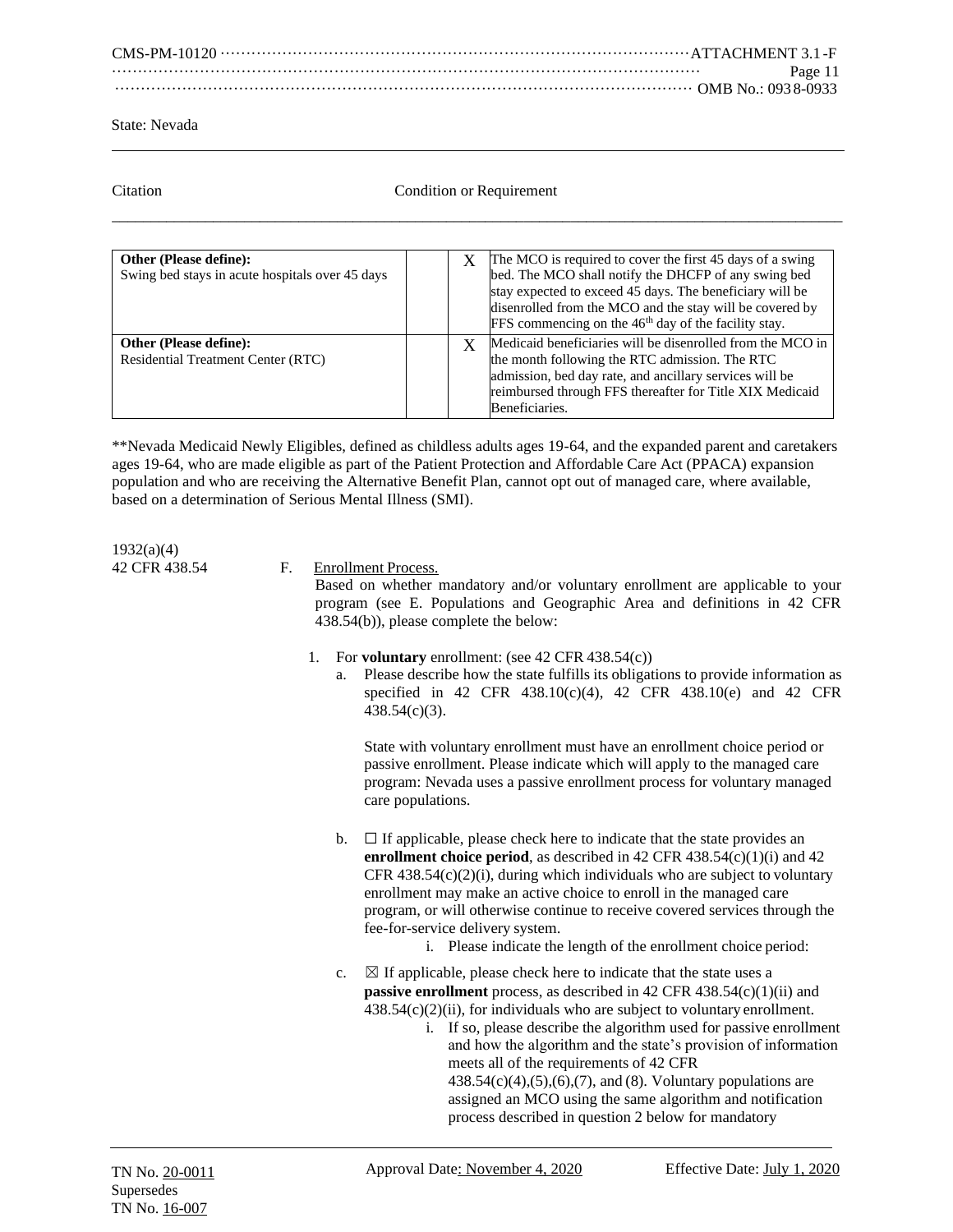CMS-PM-10120 ···························································································ATTACHMENT 3.1 -F ·················································································································· Page 12 ················································································································ OMB No.: 093 8-0933

State: Nevada

| Citation | <b>Condition or Requirement</b>                                                                                                                                                                                                                                                                                                                                                                                                                                             |
|----------|-----------------------------------------------------------------------------------------------------------------------------------------------------------------------------------------------------------------------------------------------------------------------------------------------------------------------------------------------------------------------------------------------------------------------------------------------------------------------------|
|          | enrollment.                                                                                                                                                                                                                                                                                                                                                                                                                                                                 |
|          | Please indicate how long the enrollee will have to disenroll<br>ii.<br>from the plan and return to the fee-for-service delivery system:<br>Nevada's voluntary managed care populations can request<br>disenrollment from their plan to return to fee-for-service at<br>any time during their managed care enrollment. Disenrollment<br>approval is subject to voluntary population disenrollment<br>requirements as outlined in policy.                                     |
|          | For <b>mandatory</b> enrollment: (see 42 CFR 438.54(d))<br>2.<br>Please describe how the state fulfills its obligations to provide information<br>a.<br>as specified in 42 CFR 438.10(c)(4), 42 CFR 438.10(e) and 42 CFR<br>$438.54(d)(3)$ .                                                                                                                                                                                                                                |
|          | At the time of application, the applicant is provided with each MCO plan's<br>telephone number and website. The MCOs have complete lists of active<br>providers on their websites. The applicants also have access to a<br>comparison chart of the MCOs which highlights each plan's added benefits.                                                                                                                                                                        |
|          | A first-time beneficiary, that is one who has never been enrolled in an MCO<br>and who is not joining an established case, will be asked to complete their<br>selection of an MCO at the time of Medicaid application. Their enrollment<br>will go into effect immediately upon approval of their Medicaid eligibility.                                                                                                                                                     |
|          | Absent a choice by the applicant, the State will complete a default<br>enrollment process, and they will be assigned to an MCO based upon an<br>algorithm developed by the State to distribute enrollees among the MCOs.                                                                                                                                                                                                                                                    |
|          | The beneficiary has a 90-day period in which they are entitled to change<br>MCOs. Beneficiaries may also change their MCO once every 12 months<br>during open enrollment.                                                                                                                                                                                                                                                                                                   |
|          | For a beneficiary, new to Medicaid or returning, who is joining an open<br>case where another family member is currently enrolled in an MCO; they<br>will automatically be assigned to the same MCO as the rest of the family<br>and will not have a 90 day right to change period. Their enrollment will go<br>into effect immediately upon approval of their Medicaid eligibility.                                                                                        |
|          | These new case members, as well as the rest of the family, remain locked-in<br>until the next open enrollment period.                                                                                                                                                                                                                                                                                                                                                       |
|          | A returning Medicaid beneficiary who had a lapse in managed care<br>enrollment for two months or less due to a loss in Medicaid eligibility will<br>automatically be assigned to their former MCO. For those returning in the<br>first month, their enrollment will go into effect the beginning of that month<br>with no lapse in enrollment. For those returning in the second month, their<br>enrollment will go into effect immediately upon approval of their Medicaid |
|          |                                                                                                                                                                                                                                                                                                                                                                                                                                                                             |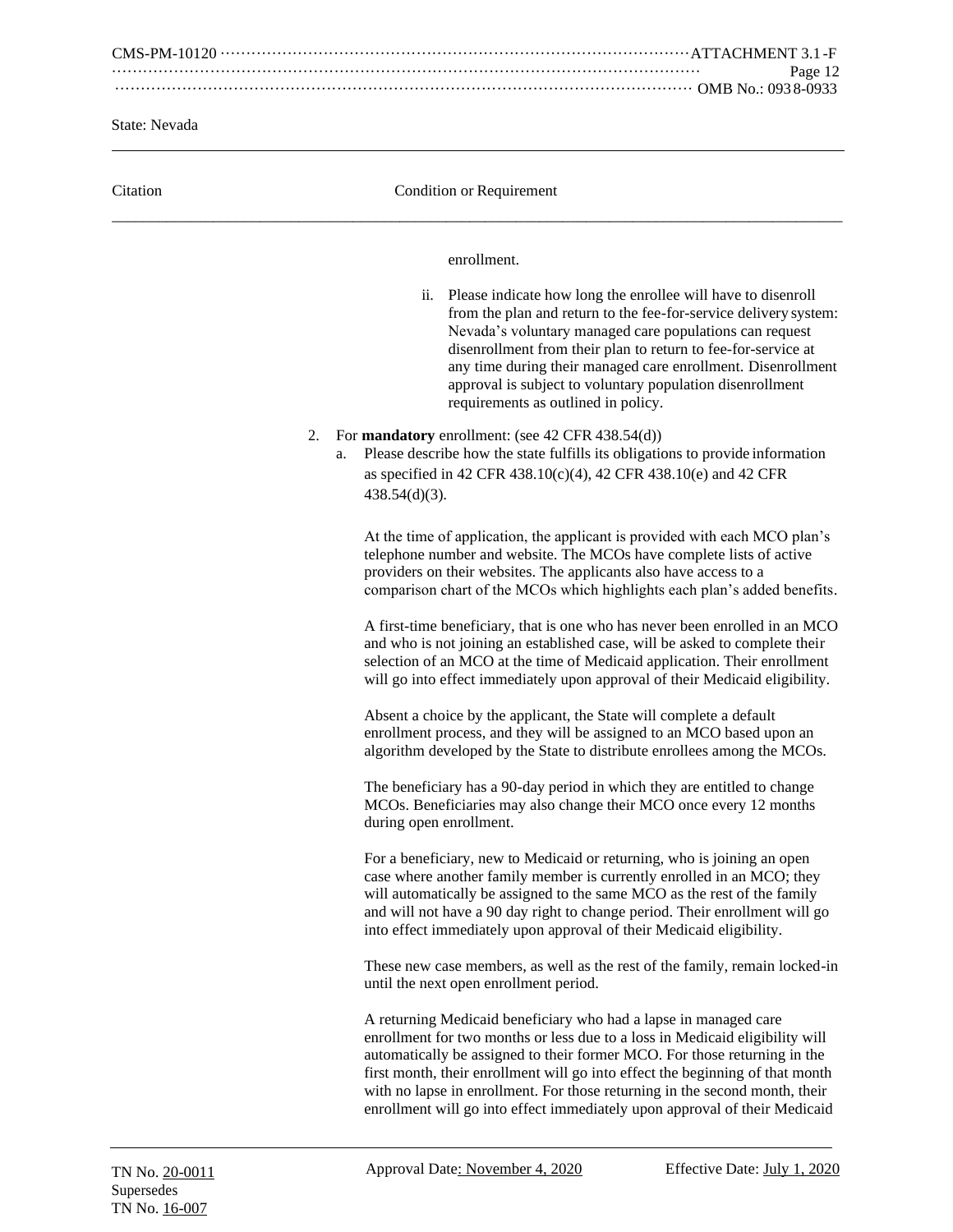CMS-PM-10120 ···························································································ATTACHMENT 3.1 -F ·················································································································· Page 13 ················································································································ OMB No.: 093 8-0933

State: Nevada

| Citation |    | Condition or Requirement                                                                                                                                                                                                                                                                                                                                                                                                                                                                                                                                                                                                |
|----------|----|-------------------------------------------------------------------------------------------------------------------------------------------------------------------------------------------------------------------------------------------------------------------------------------------------------------------------------------------------------------------------------------------------------------------------------------------------------------------------------------------------------------------------------------------------------------------------------------------------------------------------|
|          |    | eligibility. They will not have a 90 day right to change period and will be<br>considered locked-in until the next open enrollment period.                                                                                                                                                                                                                                                                                                                                                                                                                                                                              |
|          |    | A returning Medicaid beneficiary, who had a lapse in managed care<br>enrollment for two months or less for reasons other than a loss in Medicaid<br>eligibility OR for more than two months no matter the reason, will have<br>enrollment rules applied as follows. Their enrollment will go into effect<br>immediately upon approval of their Medicaid eligibility.                                                                                                                                                                                                                                                    |
|          |    | If the beneficiary is returning to an open case where another family member<br>is currently enrolled in an MCO, they will automatically be assigned to the<br>same MCO as the rest of the family and they will not have a 90 day right to<br>change period and will be considered locked-in until the next open<br>enrollment period.<br>If there are no other family members on the case currently enrolled in an<br>MCO, and the beneficiary made a new MCO choice on their application,<br>they will be enrolled into their MCO of choice and may disenroll without<br>cause within the first 90 days of enrollment. |
|          |    | If the beneficiary did not make a new choice on their application, they will<br>be assigned to their former MCO and may disenroll without cause within<br>the first 90 days of enrollment.<br>Regardless of which enrollment or default assignment process is used, the<br>head of household will be notified of all choices that need to be made, the<br>timeframe for making these choices, and the consequence of not making a<br>choice.                                                                                                                                                                            |
|          |    | For the MCOs, the total maximum lock-in period is 12 months inclusive of<br>the initial 90 days up front to disenroll without cause. The beneficiaries will<br>be notified of their option to change MCOs at least 60 days prior to the end<br>of the lock-in period. Beneficiaries will be allowed to change MCOs during<br>the annual open enrollment period.                                                                                                                                                                                                                                                         |
|          | b. | $\boxtimes$ If applicable, please check here to indicate that the state provides an<br>enrollment choice period, as described in 42 CFR $438.54(d)(2)(i)$ , during<br>which individuals who are subject to mandatory enrollment may make an<br>active choice to select a managed care plan, or will otherwise be enrolled in<br>a plan selected by the State's default enrollment process.                                                                                                                                                                                                                              |
|          |    | Please indicate the length of the enrollment choice period:<br>i.                                                                                                                                                                                                                                                                                                                                                                                                                                                                                                                                                       |
|          |    | The beneficiary has a 90-day period in which they are entitled to change<br>MCOs. Beneficiaries may also change their MCO once every 12 months<br>during open enrollment                                                                                                                                                                                                                                                                                                                                                                                                                                                |
|          | c. | $\boxtimes$ If applicable, please check here to indicate that the state uses a <b>default</b><br>enrollment process, as described in 42 CFR $438.54(d)(5)$ , for individuals<br>who are subject to mandatory enrollment.                                                                                                                                                                                                                                                                                                                                                                                                |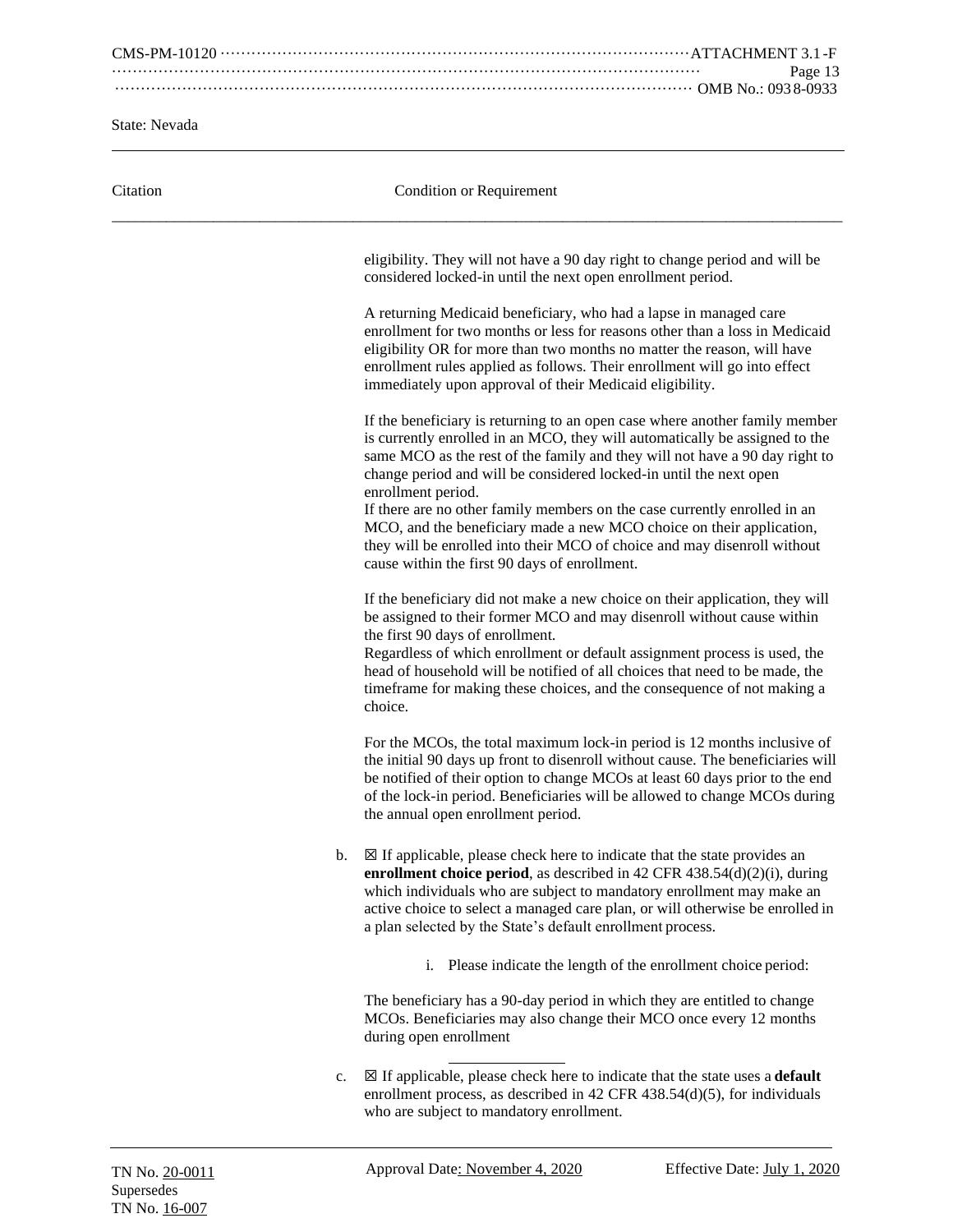CMS-PM-10120 ···························································································ATTACHMENT 3.1 -F ·················································································································· Page 14 ················································································································ OMB No.: 093 8-0933

State: Nevada

| Citation | Condition or Requirement                                                                                                                                                                                                                                                                                                                                                                                                                                                                                               |  |  |  |  |
|----------|------------------------------------------------------------------------------------------------------------------------------------------------------------------------------------------------------------------------------------------------------------------------------------------------------------------------------------------------------------------------------------------------------------------------------------------------------------------------------------------------------------------------|--|--|--|--|
|          | If so, please describe the algorithm used for default enrollment<br>1.<br>and how it meets all of the requirements of 42 CFR<br>$438.54(d)(4)$ , $(5)$ , $(7)$ , and $(8)$ .                                                                                                                                                                                                                                                                                                                                           |  |  |  |  |
|          | To reduce large disparities and adverse risk between MCOs, the State<br>uses a default assignment algorithm for auto-assignment of first-time<br>beneficiaries. The algorithm will give weighted preference to any new<br>MCO, as well as MCOs with significantly lower enrollments. This is<br>based on a formula developed by the State. The State may also adjust the<br>auto-assignment algorithm in consideration of the MCO's clinical<br>performance measure results or other measurements. The algorithm is as |  |  |  |  |

| *Auto Assignment Algorithm                                        |                                                                                    |                                                                                        |                                                                                           |                                                                                             |  |  |  |  |
|-------------------------------------------------------------------|------------------------------------------------------------------------------------|----------------------------------------------------------------------------------------|-------------------------------------------------------------------------------------------|---------------------------------------------------------------------------------------------|--|--|--|--|
| Number of<br><b>Plans</b> in<br>Geographic<br><b>Service Area</b> | Percentage of<br><b>Beneficiaries</b><br><b>Assigned to</b><br><b>Largest Plan</b> | Percentage of<br><b>Beneficiaries</b><br><b>Assigned to 2nd</b><br><b>Largest Plan</b> | Percentage of<br><b>Beneficiaries</b><br><b>Assigned to</b><br>3rd Largest<br><b>Plan</b> | Percentage of<br><b>Beneficiaries</b><br>Assigned to 4 <sup>th</sup><br><b>Largest Plan</b> |  |  |  |  |
| 2 plans                                                           | 34%                                                                                | 66%                                                                                    |                                                                                           |                                                                                             |  |  |  |  |
| 3 plans                                                           | 17%                                                                                | 33%                                                                                    | 50%                                                                                       |                                                                                             |  |  |  |  |
| 4 plans                                                           | 10%                                                                                | 10%                                                                                    | 30%                                                                                       | 50%                                                                                         |  |  |  |  |

follows:

# **\* The function of the algorithm is to ultimately achieve no more than a 10% differential in enrollment between all MCO contractors. Once the differential is achieved, use of this algorithm will be discontinued and head of households will be auto assigned on rotating basis.**

d. ☐ If applicable, please check here to indicate that the state uses a **passive enrollment** process, as described in 42 CFR 438.54(d)(2), for individuals who are subject to mandatory enrollment.

> i. If so, please describe the algorithm used for passive enrollment and how it meets all of the requirements of 42 CFR 438.54(d)(4), (6), (7), and (8).

42 CFR 438.54 42 CFR 438.52

1932(a)(4) 3. State assurances on the enrollment process.

Place a check mark to affirm the state has met all of the applicable requirements of choice, enrollment, and reenrollment.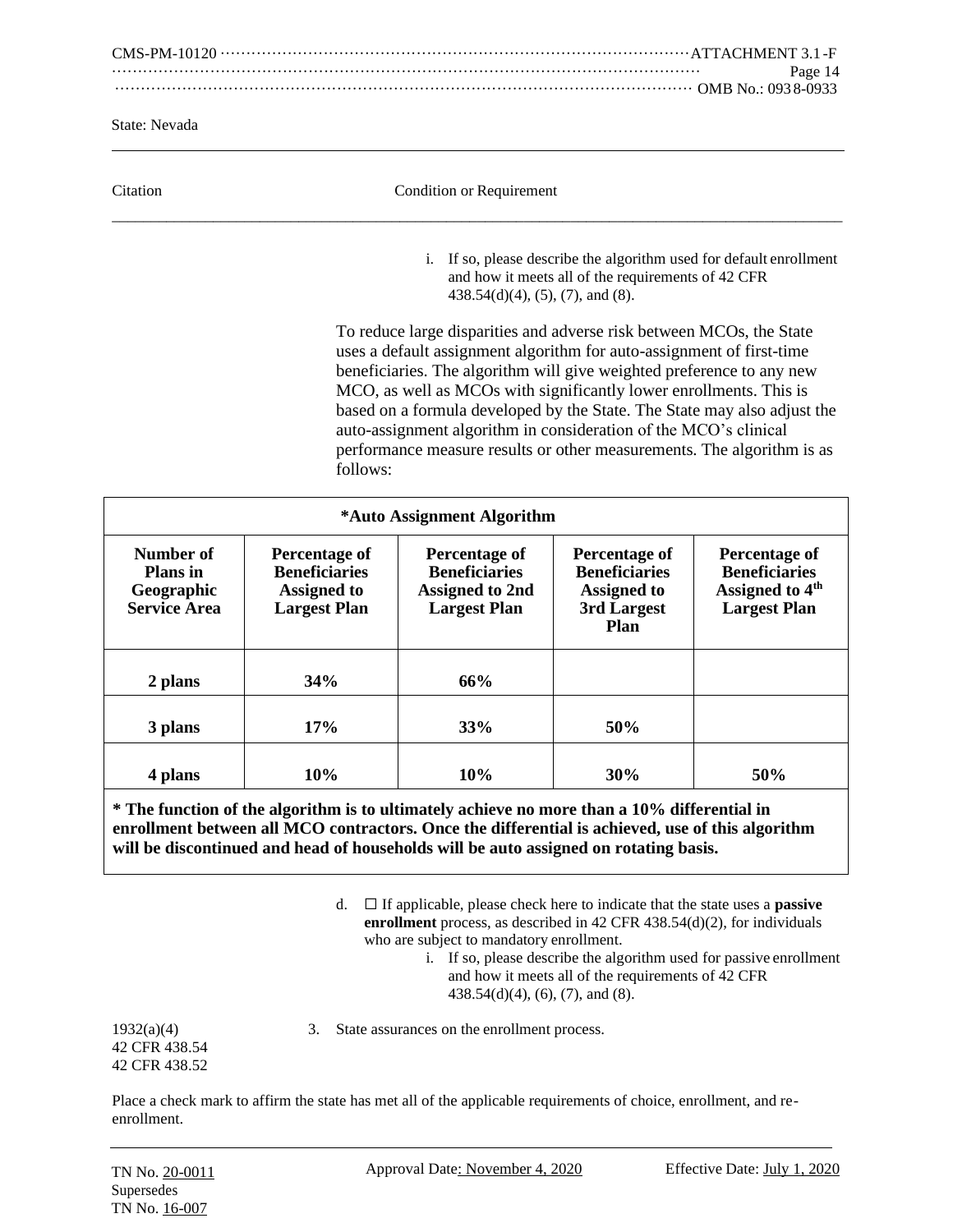CMS-PM-10120 ···························································································ATTACHMENT 3.1 -F ·················································································································· Page 15 ················································································································ OMB No.: 093 8-0933

State: Nevada

| atation: |  |
|----------|--|
|          |  |
|          |  |

Condition or Requirement  $\overline{a_1}$  ,  $\overline{a_2}$  ,  $\overline{a_3}$  ,  $\overline{a_4}$  ,  $\overline{a_5}$  ,  $\overline{a_6}$  ,  $\overline{a_7}$  ,  $\overline{a_8}$  ,  $\overline{a_9}$  ,  $\overline{a_9}$  ,  $\overline{a_9}$  ,  $\overline{a_9}$  ,  $\overline{a_9}$  ,  $\overline{a_9}$  ,  $\overline{a_9}$  ,  $\overline{a_9}$  ,  $\overline{a_9}$  ,

a. $\boxtimes$  The state assures that, per the choice requirements in 42 CFR 438.52:

# 42 CFR 438.56(g)

- i. Medicaid beneficiaries with mandatory enrollment in an MCO will have a choice of at least two MCOs unless the area is considered rural as defined in 42 CFR 438.52(b)(3);
- ii. Medicaid beneficiaries with mandatory enrollment in a primary care case management system will have a choice of at least two primary care case managers employed by or contracted with the State;
- iii. Medicaid beneficiaries with mandatory enrollment in a PCCM entity may be limited to a single PCCM entity and will have a choice of at least two PCCMs employed by or contracted with the PCCM entity.
- b.  $\Box$  The state plan program applies the rural exception to choose requirements of 42 CFR 438.52(a) for MCOs in accordance with 42 CFR 438.52(b). Please list the impacted rural counties:

 $\boxtimes$ This provision is not applicable to this 1932 State Plan Amendment.

- c.  $\boxtimes$  The state applies the automatic reenrollment provision in accordance with 42 CFR 438.56(g) if the recipient is disenrolled solely because he or she loses Medicaid eligibility for a period of 2 months orless.
	- $\Box$  This provision is not applicable to this 1932 State Plan Amendment.

42 CFR 438.71 d.  $\boxtimes$  The state assures that all applicable requirements of 42 CFR 438.71 regarding developing and implementing a beneficiary support system that provides support to beneficiaries both prior to and after MCO, PCCM, or PCCM entity enrollment will be met.

# 1932(a)(4) G. Disenrollment.

- 42 CFR 438.56 1. The state will $\boxtimes$ / will not $\Box$  limit disenrollment for managed care.
	- 2. The disenrollment limitation will apply for 12 months (up to 12 months).
	- 3.  $\boxtimes$ The state assures that beneficiary requests for disenrollment (with and without cause) will be permitted in accordance with 42 CFR 438.56.
	- 4. Describe the state's process for notifying the Medicaid beneficiaries of theirright to disenroll without cause during the 90 days following the date of their initial enrollment into the MCO, PCCM, or PCCM entity*. (Examples: state generated correspondence, enrollment packets, etc.)* A beneficiary in their 90 day right to change period is notified by a Welcome to managed Care letter mailed by the State's fiscal agent. The letter provides the beneficiary with the instructions and timeframe for requesting a switch in their MCO plan.
		- 5. Describe any additional circumstances of "cause" for disenrollment (if any).

For cause disenrollments can be determined by the DHCFP on a case by case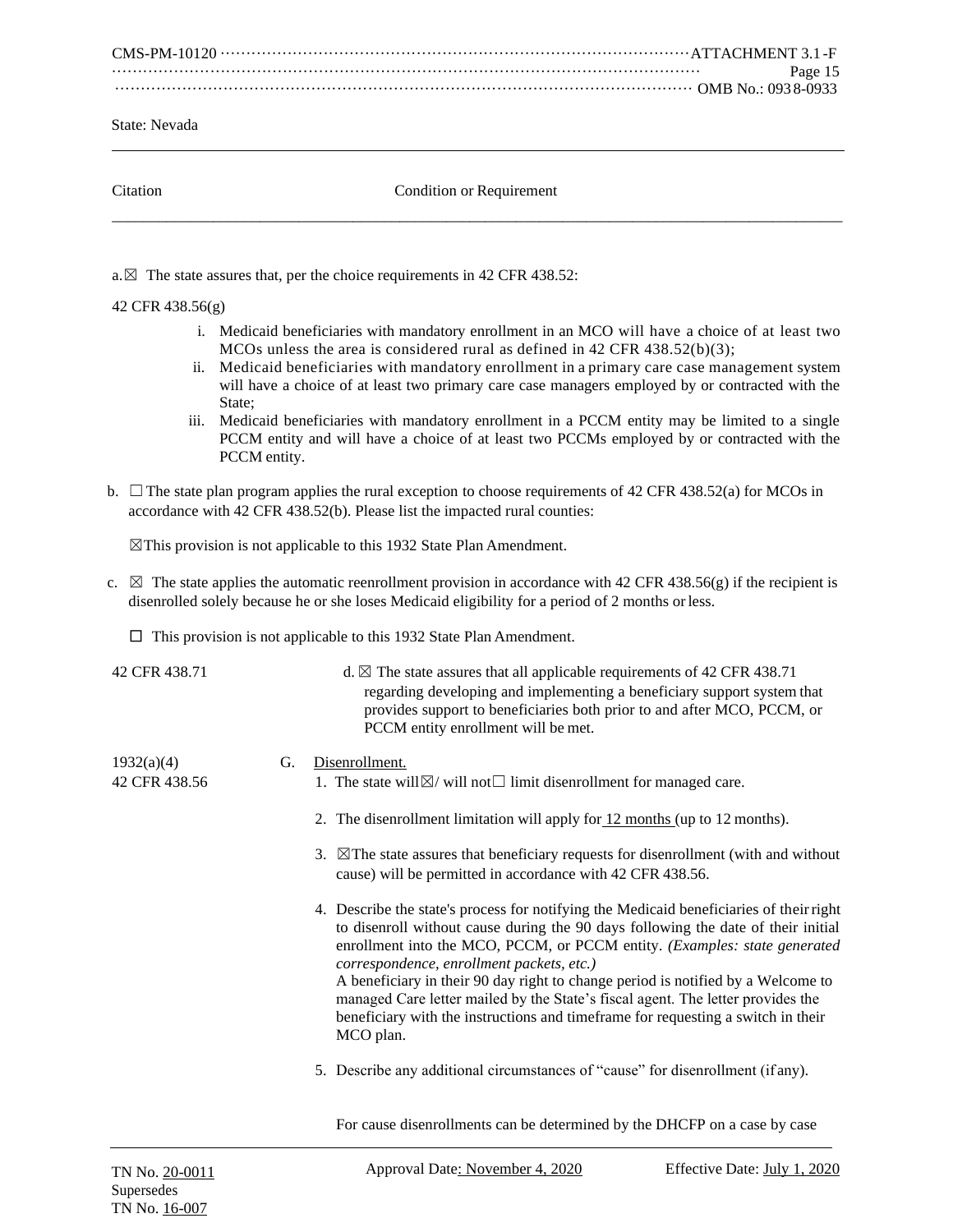| Citation                                        | <b>Condition or Requirement</b>                                                                                                                                                                                                                                                                                                                                                                                                                                                       |
|-------------------------------------------------|---------------------------------------------------------------------------------------------------------------------------------------------------------------------------------------------------------------------------------------------------------------------------------------------------------------------------------------------------------------------------------------------------------------------------------------------------------------------------------------|
|                                                 | basis where one MCO is better able to provide for unusual needs of a specific family<br>member, while at the same time the other MCO is better able to provide for unusual<br>needs of a different family member.                                                                                                                                                                                                                                                                     |
|                                                 | Information Requirements for Beneficiaries.<br>Н.                                                                                                                                                                                                                                                                                                                                                                                                                                     |
| 1932(a)(5)(c)<br>42 CFR 438.50<br>42 CFR 438.10 | $\boxtimes$ The state assures that its state plan program is in compliance with 42 CFR 438.10 for<br>information requirements specific to MCOs, PCCMs, and PCCM entity programs<br>operated under section $1932(a)(1)(A)(i)$ state plan amendments.                                                                                                                                                                                                                                   |
| 1932(a)(5)(D)(b)<br>1903(m)<br>1905(t)(3)       | List all benefits for which the MCO is responsible.<br>L.                                                                                                                                                                                                                                                                                                                                                                                                                             |
|                                                 | Complete the chart below to indicate every State Plan-Approved service that will be<br>delivered by the MCO, and where each of those services is described in the state's<br>Medicaid State Plan. For "other practitioner services", list each provider type separately.<br>For rehabilitative services, habilitative services, EPSDT services and $1915(i)$ , (j) and (k)<br>services list each program separately by its own list of services. Add additional rows as<br>necessary. |
|                                                 | In the first column of the chart below, enter the name of each State Plan-Approved<br>service delivered by the MCO. In the second – fourth column of the chart, enter a State<br>Plan citation providing the Attachment number, Page number, and Item number,<br>respectively.                                                                                                                                                                                                        |

| State Plan-Approved Service Delivered by the MCO | Medicaid State Plan Citation |                |          |
|--------------------------------------------------|------------------------------|----------------|----------|
|                                                  | Attachment#                  | Page #         | Item $#$ |
| Ex. Physical Therapy                             | $3.1-A$                      | $\overline{4}$ | 11.a     |
| <b>Inpatient Hospital Services</b>               | $3.1-A$                      |                |          |
| <b>Outpatient Hospital Services</b>              | $3.1-A$                      |                | 2.a      |
| <b>Rural Health Clinic Services</b>              | $3.1-A$                      |                | 2.b      |
| <b>FQHC Services</b>                             | $3.1-A$                      |                | 2.c      |
| Laboratory and X-ray Services                    | $3.1-A$                      |                | 3        |
| <b>Nursing Facility Services</b>                 | $3.1-A$                      | $\overline{2}$ | 4.a      |
| <b>EPSDT</b>                                     | $3.1-A$                      | $\overline{2}$ | 4.b      |
| <b>Family Planning Services</b>                  | $3.1-A$                      | $\overline{2}$ | 4.c      |
| <b>Physician Services</b>                        | $3.1-A$                      | $\overline{2}$ | 5.a      |
| Podiatrists' Services                            | $3.1-A$                      | $\overline{2}$ | 6.a      |
| Optometrists' Services                           | $3.1-A$                      | 3              | 6.b      |
| Chiropractors' Services                          | $3.1-A$                      | $\mathcal{R}$  | 6.c      |
| Home Health Services                             | $3.1-A$                      | 3              |          |
| <b>Private Duty Nursing</b>                      | $3.1-A$                      |                | 8        |
| <b>Clinic Services</b>                           | $3.1-A$                      | 4              | 9        |
| Physical Therapy and Related Services            | $3.1-A$                      | 4              | 11       |
| <b>Prescribed Drugs</b>                          | $3.1-A$                      |                | 12       |

TN No.21-0010 Approval Date: September 02, 2021 Effective Date: July 1, 2021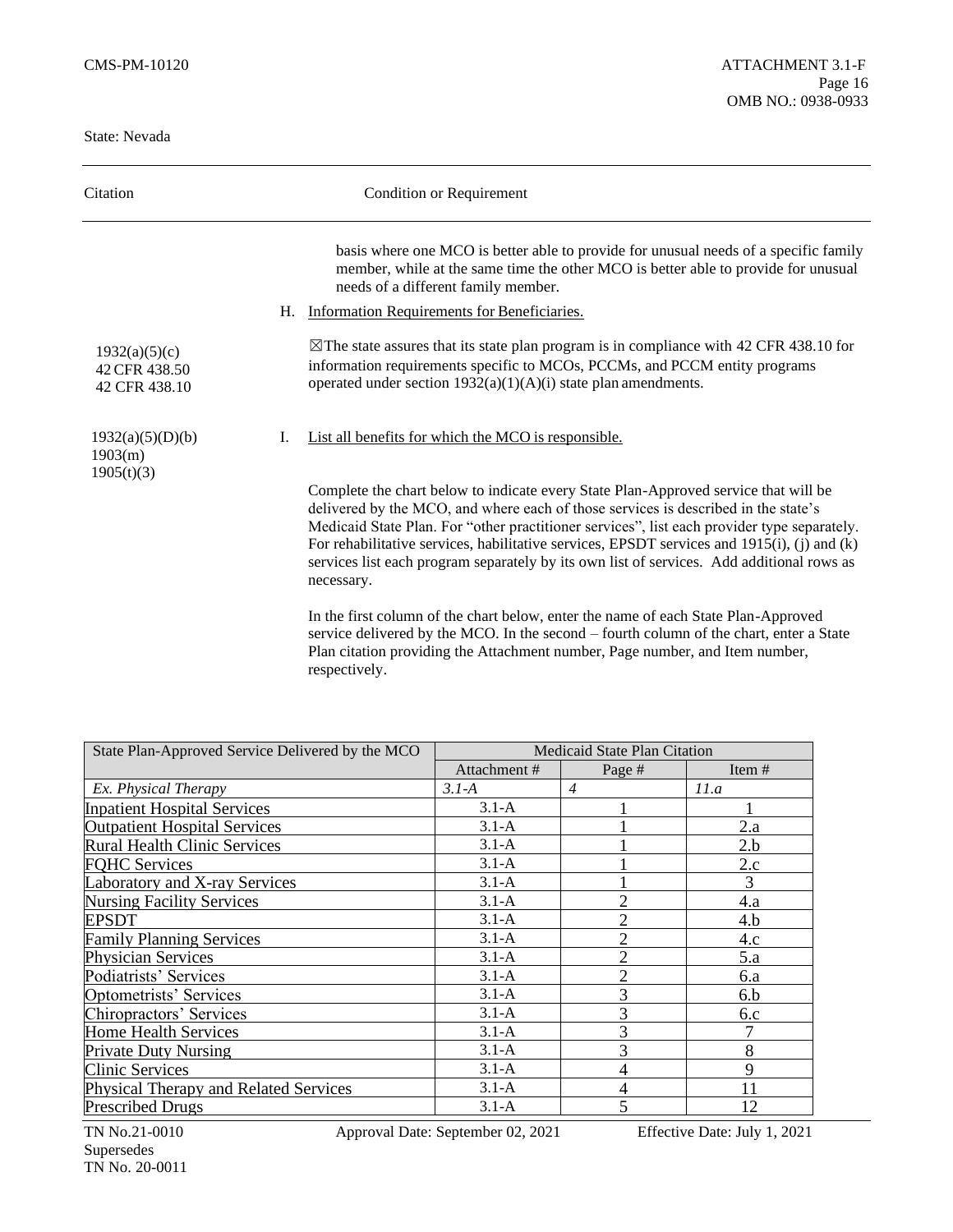| Citation                                         | <b>Condition or Requirement</b> |    |      |  |
|--------------------------------------------------|---------------------------------|----|------|--|
| Diagnostic Services                              | $3.1-A$                         | 5  | 13.a |  |
| <b>Screen Services</b>                           | $3.1-A$                         | 6  | 13.b |  |
| <b>Preventive Services</b>                       | $3.1-A$                         | 6  | 13.c |  |
| <b>Rehabilitative Services</b>                   | $3.1-A$                         | 6  | 13.d |  |
| <b>Inpatient Psychiatric Services</b>            | $3.1-A$                         | 7  | 16   |  |
| <b>Nurse-Midwife Services</b>                    | $3.1-A$                         | 7  | 17   |  |
| Case Management                                  | $3.1-A$                         | 8  | 19.a |  |
| <b>Respiratory Care Services</b>                 | $3.1-A$                         | 8a | 22   |  |
| Certified Pediatric or Family Nurse Practioners' | $3.1-A$                         | 8a | 23   |  |
| Services                                         |                                 |    |      |  |
| <b>Emergency Hospital Services</b>               | $3.1-A$                         | 9  | 24.d |  |
| <b>Personal Care Services</b>                    | $3.1-A$                         | 10 | 26   |  |
| <b>Freestanding Birth Center Services</b>        | $3.1-A$                         | 11 | 28   |  |

The MCOs are responsible for providing their members all Medicaid State Plan benefits, except the following services:

### **All services provided at Indian Health Service Facilities and Tribal Clinics:**

Native Americans may access and receive covered medically necessary services at Indian Health Service (IHS) facilities and Tribal Clinics. If a Native American voluntarily enrolls with an MCO and seeks covered services from IHS, the MCO should request and receive medical records regarding those covered services/treatments provided by IHS. The MCO is required to coordinate all services with IHS.

#### **Non-emergency transportation**

The DHCFP or its designee will authorize and arrange for all medically necessary non-emergency transportation. The MCO must verify medical appointments upon request by the DHCFP or its designee.

### **School Health Services (SHS)**

The DHCFP has provider contracts with several school districts to provide EPSDT medically necessary covered services to eligible Title XIX Medicaid and Title XXI Nevada Check Up (NCU) recipients. School Based Health Clinics are separate and distinct from School Health Services. The school districts can provide, through school district employees or contract personnel, medically necessary covered services. Medicaid reimburses the school districts for these services in accordance with the school districts' provider contract. The MCO will provide covered medically necessary services beyond those available through school districts, or document why the services are not medically necessary. Services may be obtained through the MCO rather than the school district if requested by the parent/legal guardian. The MCO case manager shall coordinate with the school district in obtaining any services which are not covered by the plan or the school district.

# **All Pre-Admissions Screening and Resident Review (PASRR) and Level of Care (LOC)**

Assessments are performed by the State's Fiscal Agent. Conducting a PASRR and LOC will not prompt MCO disenrollment, however, if the beneficiary is admitted to a nursing facility as the result of a PASRR and LOC, the MCO is responsible for the first 45 days of admission.

# **Adult Day Health Care**

Adult Day Health Care (ADHC) services for eligible managed care beneficiaries are covered under fee-for-service. The Vendor is responsible for ensuring referral and coordination of care for ADHC services.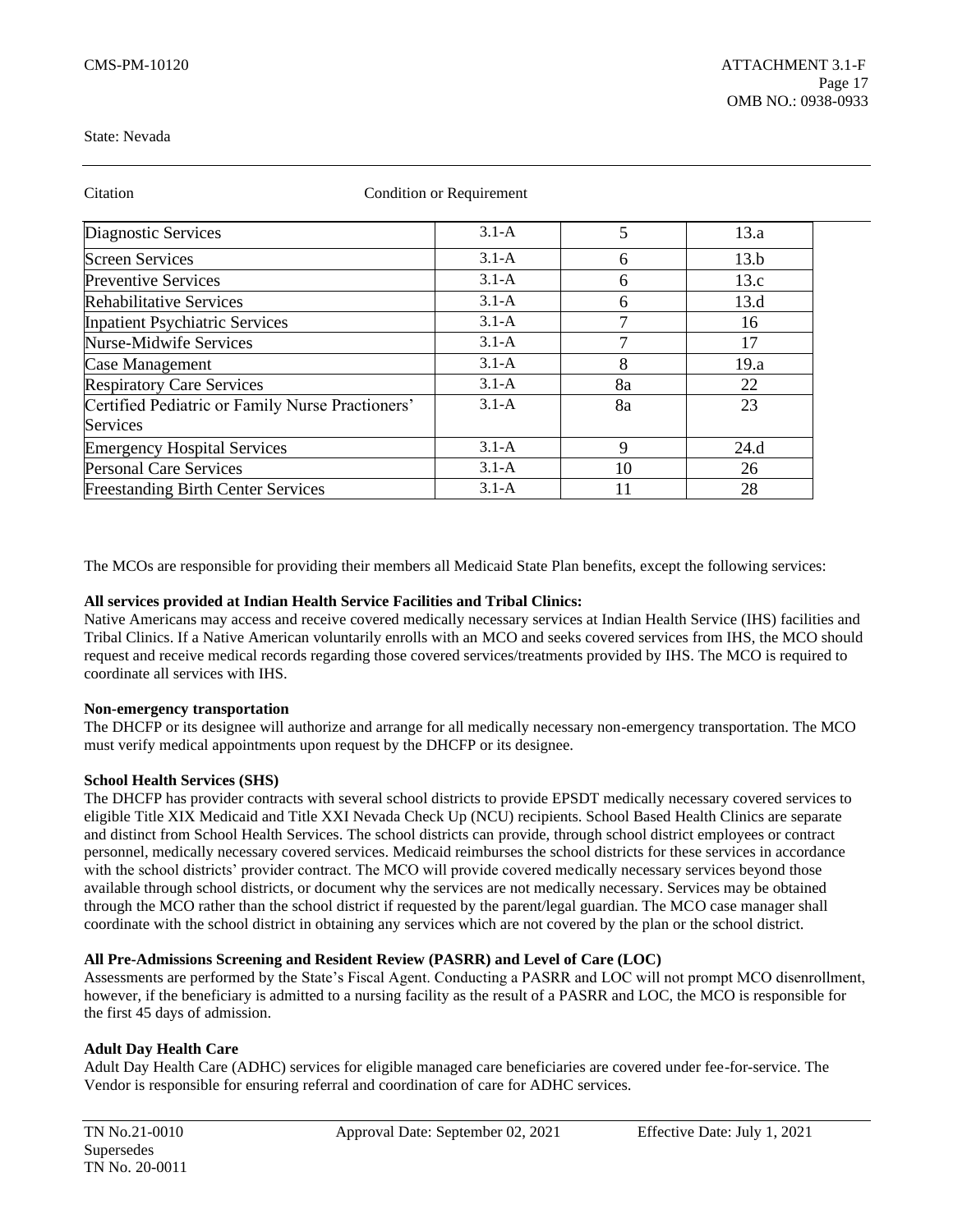Citation Condition or Requirement

# **Habilitation Services**

Habilitation services for eligible managed care enrollees who have a traumatic brain injury (TBI) or acquired brain injury (ABI) are covered under fee-for-service pursuant to the MSM Chapter 1800.

### **Targeted Case Management**

Targeted Case Management (TCM) has a specific meaning for Nevada Medicaid and Nevada Check Up. TCM, as defined by Chapter 2500 in the Medicaid Services Manual is carved out of the managed care contracts. Case management, with differs from TCM, is required from the contracted Vendors.

### **Residential Treatment Centers (Medicaid Members)**

The MCO vendor is responsible for reimbursement of all RTC charges including admission, bed day rate, and ancillary charges until properly disenrolled from managed care. MCO vendors must notify DHCFP within five days of member's RTC admission. Once disenrolled from the managed care vendor, then the RTC bed day rate and ancillary services will be reimbursed through FFS.

### **Residential Treatment Centers (Nevada Check Up Members)**

The MCO vendor is responsible for reimbursement of all ancillary services for Nevada Check Up members throughout their RTC admission. The vendor must notify DHCFP of the member's admission within 5 calendar days. The RTC admission and bed day rate will be covered by Fee-for-Service (FFS) from the first date of admission.

#### **Hospice**

Once admitted into hospice care, Medicaid Managed Care recipients will be disenrolled immediately. Nevada Check Up recipients will not be disenrolled, however payment for Nevada Check Up hospice services will be carved out and FFS should be billed.

#### **Orthodontic Services**

The contracted PAHP is required to provide all covered medically necessary dental services with the exception of orthodontic services, which are covered under FFS.

#### **Dental Services**

The contracted PAHP provides all covered medically necessary dental services under a 1915(b) waiver for managed care members residing in Washoe and Clark counites.

# **Ground Emergency Medical Transportation (GEMT)**

GEMT Services are available to eligible managed care members; however, the services are reimbursed under FFS pursuant to MSM Chapter 1900. The vendor is not responsible for payment of any GEMT service received by an enrolled recipient. The GEMT provider will submit their claims directly to the DHCFP's Fiscal Agent and will be paid by the DHCFP through the Medicaid FFS fee schedule. The MCO is responsible for ensuring referral and coordination of care for GEMT services.

#### **Community Centered Behavioral Health Clinics (CCBHC)**

Services furnished in a CCBHC are available to eligible managed care members; however, the services are reimbursed under FFS pursuant to MSM Chapter 2700. The vendor is not responsible for payment of any services received by an enrolled recipient at a CCBHC. The CCBHC will submit their claims directly to DHCFP's Fiscal Agent and will be paid by DHCFP through the Medicaid FFS fee schedule. The MCO is responsible for ensuring referral and coordination of care for CCBHC services.

# **Pharmacy Drug Limitations**

Zolgensma® is a high-cost gene therapy drug used to treat children less than 2 years old with spinal muscular atrophy (SMA). Recipients receiving this drug will not be disenrolled from managed care; however, payment for the drug will be

Supersedes TN No. 20-0011

TN No.21-0010 Approval Date: September 02, 2021 Effective Date: July 1, 2021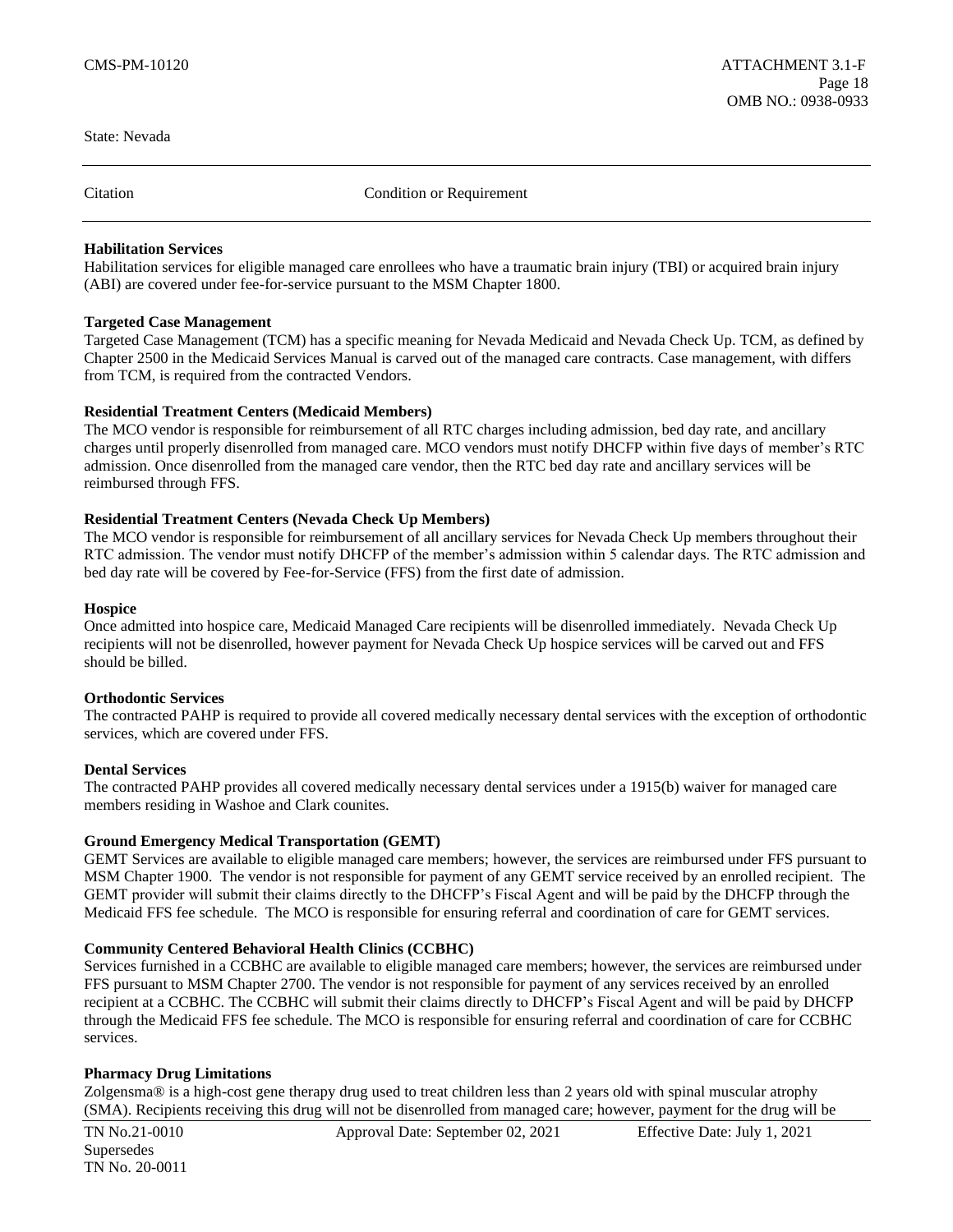| Citation                                                                                  | <b>Condition or Requirement</b>                                                                                                                                                                                                                                                                                                                                                                                                                                                                                                                                                                                                                                                                                                                                                                                                                   |  |  |
|-------------------------------------------------------------------------------------------|---------------------------------------------------------------------------------------------------------------------------------------------------------------------------------------------------------------------------------------------------------------------------------------------------------------------------------------------------------------------------------------------------------------------------------------------------------------------------------------------------------------------------------------------------------------------------------------------------------------------------------------------------------------------------------------------------------------------------------------------------------------------------------------------------------------------------------------------------|--|--|
| reimbursed under FFS.                                                                     |                                                                                                                                                                                                                                                                                                                                                                                                                                                                                                                                                                                                                                                                                                                                                                                                                                                   |  |  |
| 1932(a)(5)(D)(b)(4)<br>42 CFR 438.228                                                     | $\boxtimes$ The state assures that each MCO has established an internal grievance and<br>J.<br>appeal system for enrollees.                                                                                                                                                                                                                                                                                                                                                                                                                                                                                                                                                                                                                                                                                                                       |  |  |
| 1932(a)(5)(D)(b)(5)<br>42 CFR 438.62<br>42 CFR 438.68<br>42 CFR 438.206<br>42 CFR 438.207 | K. Services, including capacity, network adequacy, coordination, and continuity.                                                                                                                                                                                                                                                                                                                                                                                                                                                                                                                                                                                                                                                                                                                                                                  |  |  |
| 42 CFR 438.208                                                                            | $\boxtimes$ The state assures that all applicable requirements of 42 CFR 438.62, regarding<br>continued service to enrollees, will be met.                                                                                                                                                                                                                                                                                                                                                                                                                                                                                                                                                                                                                                                                                                        |  |  |
|                                                                                           | $\boxtimes$ The state assures that all applicable requirements of 42 CFR 438.68, regarding<br>network adequacy standards, will be met.                                                                                                                                                                                                                                                                                                                                                                                                                                                                                                                                                                                                                                                                                                            |  |  |
|                                                                                           | $\boxtimes$ The state assures that all applicable requirements of 42 CFR 438.206, regarding<br>availability of services, will be met.                                                                                                                                                                                                                                                                                                                                                                                                                                                                                                                                                                                                                                                                                                             |  |  |
|                                                                                           | $\boxtimes$ The state assures that all applicable requirements of 42 CFR 438.207, regarding<br>assurances of adequate capacity and services, will be met.                                                                                                                                                                                                                                                                                                                                                                                                                                                                                                                                                                                                                                                                                         |  |  |
|                                                                                           | $\boxtimes$ The state assures that all applicable requirements of 42 CFR 438.208, regarding<br>coordination and continuity of care, will be met.                                                                                                                                                                                                                                                                                                                                                                                                                                                                                                                                                                                                                                                                                                  |  |  |
|                                                                                           | The state has contract language that requires the MCOs to demonstrate that the capacity of<br>their PCP network meets the FTE requirements for accepting eligible beneficiaries per service<br>area. The MCOs are required to use geo-mapping and data-driven analyses to ensure<br>compliance with access standards and take appropriate corrective action, if necessary, to<br>comply with such access standards. The contract includes appointment access standards. If a<br>recipient is having access to care issues, they can contact their MCO for assistance, which<br>must ensure timely access to covered services. The MCOs partner actively with the DHCFP,<br>community providers and stakeholders to identify and address issues and opportunities to<br>improve health care access and availability for Medicaid and CHIP members. |  |  |
| 1932(c)(1)(A)                                                                             | $\boxtimes$ The state assures that all applicable requirements of 42 CFR 438.330 and 438.340,<br>L.<br>regarding a quality assessment and performance improvement program and State quality                                                                                                                                                                                                                                                                                                                                                                                                                                                                                                                                                                                                                                                       |  |  |
| 42 CFR 438.330<br>42 CFR 438.340                                                          | strategy, will be met.                                                                                                                                                                                                                                                                                                                                                                                                                                                                                                                                                                                                                                                                                                                                                                                                                            |  |  |
| 1932(c)(2)(A)                                                                             | M. $\boxtimes$ The state assures that all applicable requirements of 42 CFR 438.350, 438.354, and<br>438.364 regarding an annual external independent review conducted by a qualified<br>independent entity, will be met.                                                                                                                                                                                                                                                                                                                                                                                                                                                                                                                                                                                                                         |  |  |
| 42 CFR 438.350                                                                            |                                                                                                                                                                                                                                                                                                                                                                                                                                                                                                                                                                                                                                                                                                                                                                                                                                                   |  |  |
| TN No.21-0010<br>Supersedes<br>TN No. 20-0011                                             | Approval Date: September 02, 2021<br>Effective Date: July 1, 2021                                                                                                                                                                                                                                                                                                                                                                                                                                                                                                                                                                                                                                                                                                                                                                                 |  |  |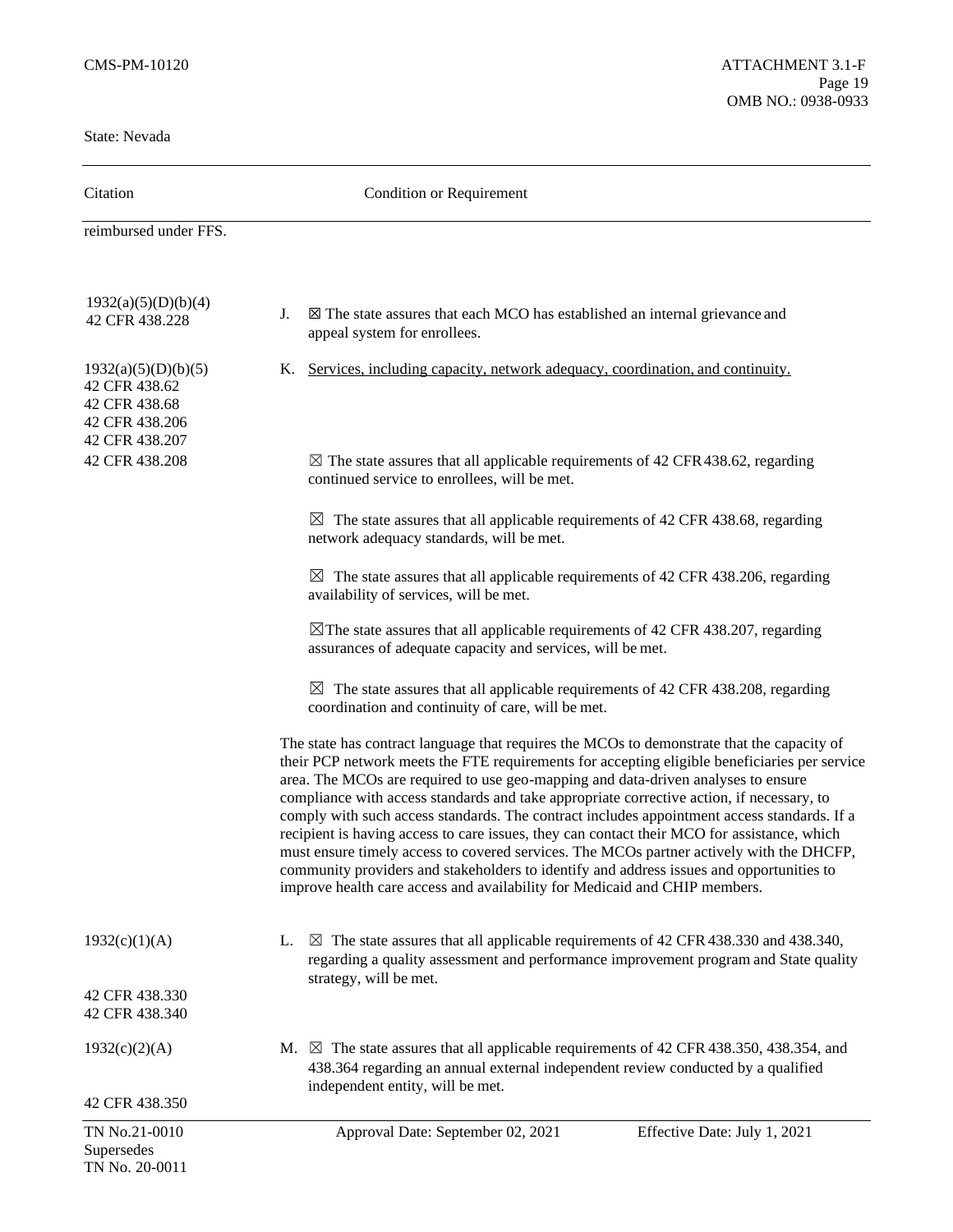| Citation                         |    | <b>Condition or Requirement</b>                                                                                                                                                                                                                                                                                                                                                                                                                                                                                                                                                                                                                                                                                                                                                                                                                                                                          |  |
|----------------------------------|----|----------------------------------------------------------------------------------------------------------------------------------------------------------------------------------------------------------------------------------------------------------------------------------------------------------------------------------------------------------------------------------------------------------------------------------------------------------------------------------------------------------------------------------------------------------------------------------------------------------------------------------------------------------------------------------------------------------------------------------------------------------------------------------------------------------------------------------------------------------------------------------------------------------|--|
| 42 CFR 438.354<br>42 CFR 438.364 |    |                                                                                                                                                                                                                                                                                                                                                                                                                                                                                                                                                                                                                                                                                                                                                                                                                                                                                                          |  |
| 1932 (a) $(1)(A)(ii)$            | N. | Selective Contracting Under a 1932 State Plan Option.                                                                                                                                                                                                                                                                                                                                                                                                                                                                                                                                                                                                                                                                                                                                                                                                                                                    |  |
|                                  |    | To respond to items #1 and #2, place a check mark. The third item requires a brief<br>narrative.                                                                                                                                                                                                                                                                                                                                                                                                                                                                                                                                                                                                                                                                                                                                                                                                         |  |
|                                  |    | The state will $\boxtimes$ /will not $\Box$ intentionally limit the number of entities it contracts<br>1.<br>under a 1932 state plan option.                                                                                                                                                                                                                                                                                                                                                                                                                                                                                                                                                                                                                                                                                                                                                             |  |
|                                  |    | 2.<br>The state assures that if it limits the number of contracting entities, this<br>$\boxtimes$<br>limitation will not substantially impair beneficiary access to services.                                                                                                                                                                                                                                                                                                                                                                                                                                                                                                                                                                                                                                                                                                                            |  |
|                                  |    | 3.<br>Describe the criteria the state uses to limit the number of entities it contracts under<br>a 1932 state plan option. (Example: a limited number of providers and/or<br>enrollees.)                                                                                                                                                                                                                                                                                                                                                                                                                                                                                                                                                                                                                                                                                                                 |  |
|                                  |    | The DHCFP contracts with 3 managed care entities: Health Plan of Nevada,<br>Silver Summit Health Plan, and Anthem Blue Cross Blue Shield. These entities<br>were contracted through the state's Request for Proposal procurement process<br>based off evaluation criteria and scoring of submissions. During the<br>procurement process, the DHCFP received 7 proposals. The DHCFP opted to<br>increase the number of selected plans from the prior procurement to ensure that<br>if any plan left the market, members would not be rolled back into fee-for-<br>service. Proposals were evaluated for demonstrated competence, experience in<br>performance of comparable engagements, conformance with the terms of the<br>RFP, expertise and availability of key personnel and cost. Four plans were<br>selected; however, in August 2017, one of the plans voluntarily terminated their<br>contract. |  |

4.  $\Box$  The selective contracting provision in not applicable to this state plan.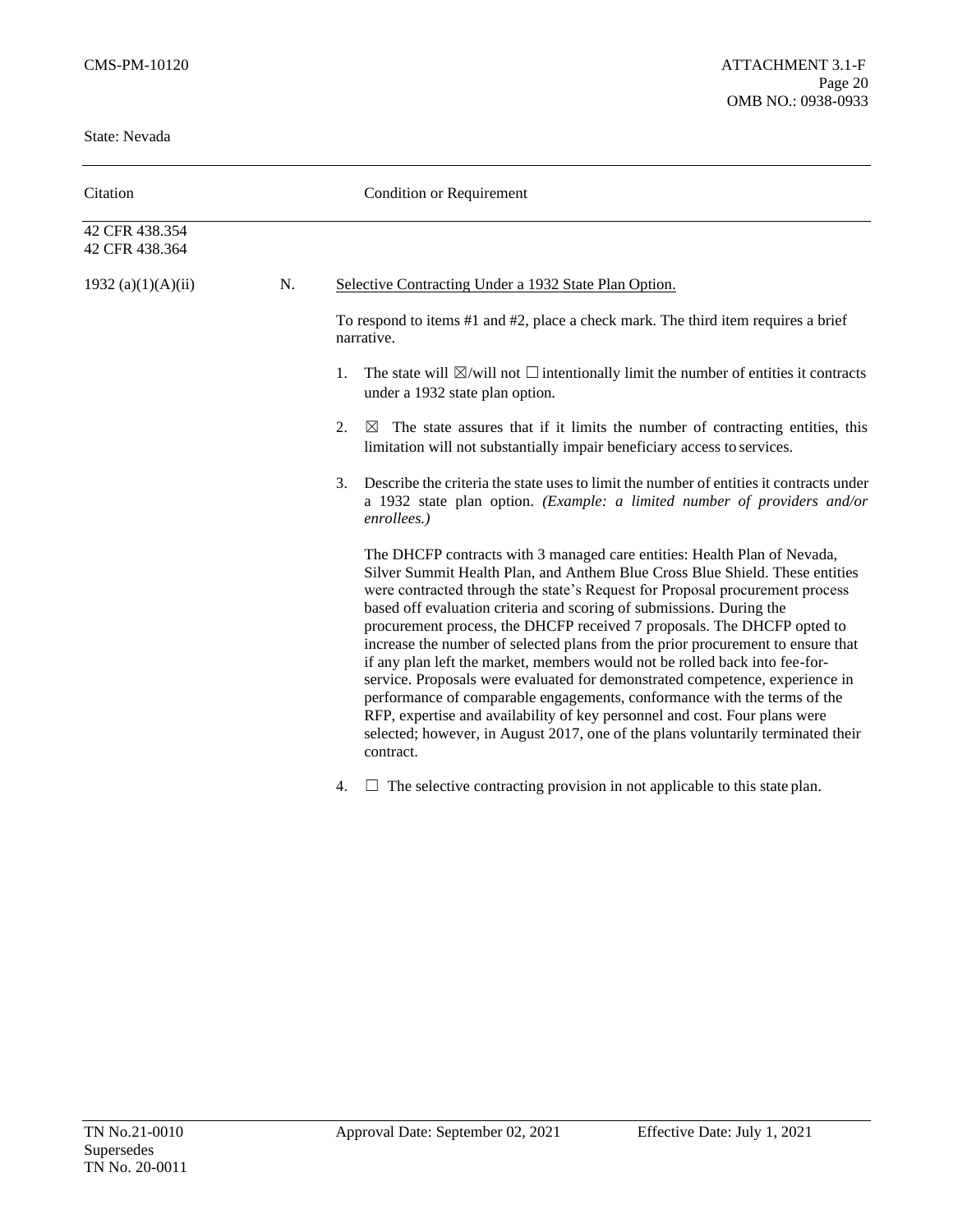CMS-PM-10120 ···························································································ATTACHMENT 3.1 -F ·················································································································· Page 21 ················································································································ OMB No.: 093 8-0933

State: Nevada

Citation Condition or Requirement  $\overline{a_1}$  ,  $\overline{a_2}$  ,  $\overline{a_3}$  ,  $\overline{a_4}$  ,  $\overline{a_5}$  ,  $\overline{a_6}$  ,  $\overline{a_7}$  ,  $\overline{a_8}$  ,  $\overline{a_9}$  ,  $\overline{a_9}$  ,  $\overline{a_9}$  ,  $\overline{a_9}$  ,  $\overline{a_9}$  ,  $\overline{a_9}$  ,  $\overline{a_9}$  ,  $\overline{a_9}$  ,  $\overline{a_9}$  ,

# **Appendix A: Compliance Dates (from Supplementary Information in 81 FR 27497, published 5/6/2016)**

| States must comply with all provisions in effect as of the issuance of this preprint. Additionally, the following |  |
|-------------------------------------------------------------------------------------------------------------------|--|
| compliance dates apply:                                                                                           |  |

| <b>Compliance Dates</b>                                        | <b>Sections</b>                                 |
|----------------------------------------------------------------|-------------------------------------------------|
| For rating periods for Medicaid managed care contracts         | §§ 438.3(h), 438.3(m), 438.3(q) through (u),    |
| beginning before July 1, 2017, States will not be held out of  | 438.4(b)(7), 438.4(b)(8), 438.5(b) through (f), |
| compliance with the changes adopted in the following sections  | 438.6(b)(3), 438.6(c) and (d), 438.7(b),        |
| so long as they comply with the corresponding standard(s)      | 438.7(c)(1) and (2), 438.8, 438.9, 438.10,      |
| codified in 42 CFR part 438 contained in 42 CFR parts 430 to   | 438.14, 438.56(d)(2)(iv), 438.66(a) through     |
| 481, edition revised as of October 1, 2015. States must comply | (d), 438.70, 438.74, 438.110, 438.208,          |
| with these requirements no later than the rating period for    | 438.210, 438.230, 438.242, 438.330, 438.332,    |
| Medicaid managed care contracts starting on or after July 1,   | 438.400, 438.402, 438.404, 438.406, 438.408,    |
| 2017.                                                          | 438.410, 438.414, 438.416, 438.420, 438.424,    |
|                                                                | 438.602(a), 438.602(c) through (h), 438.604,    |
|                                                                | 438.606, 438.608(a), and 438.608(c) and (d)     |
| For rating periods for Medicaid managed care contracts         | $\S$ § 438.4(b)(3), 438.4(b)(4), 438.7(c)(3),   |
| beginning before July 1, 2018, states will not be held out of  | 438.62, 438.68, 438.71, 438.206, 438.207,       |
| compliance with the changes adopted in the following sections  | 438.602(b), 438.608(b), and 438.818             |
| so long as they comply with the corresponding standard(s)      |                                                 |
| codified in 42 CFR part 438 contained in the 42 CFR parts 430  |                                                 |
| to 481, edition revised as of October 1, 2015. States must     |                                                 |
| comply with these requirements no later than the rating        |                                                 |
| period for Medicaid managed care contracts starting on or      |                                                 |
| after July 1, 2018.                                            |                                                 |
|                                                                |                                                 |
| States must be in compliance with the requirements at          | $§$ 438.4(b)(9)                                 |
| $\S$ 438.4(b)(9) no later than the rating period for Medicaid  |                                                 |
| managed care contracts starting on or after July 1, 2019.      |                                                 |
|                                                                |                                                 |
| States must be in compliance with the requirements at          | $§$ 438.66(e)                                   |
| § 438.66(e) no later than the rating period for Medicaid       |                                                 |
| managed care contracts starting on or after the date of the    |                                                 |
| publication of CMS guidance.                                   |                                                 |
| States must be in compliance with § 438.334 no later than 3    | §438.334                                        |
| years from the date of a final notice published in the Federal |                                                 |
| Register.                                                      |                                                 |
|                                                                |                                                 |
| Until July 1, 2018, states will not be held out of compliance  | §§ 438.340, 438.350, 438.354, 438.356,          |
| with the changes adopted in the following sections so long as  | 438.358, 438.360, 438.362, and 438.364          |
| they comply with the corresponding standard(s) codified in 42  |                                                 |